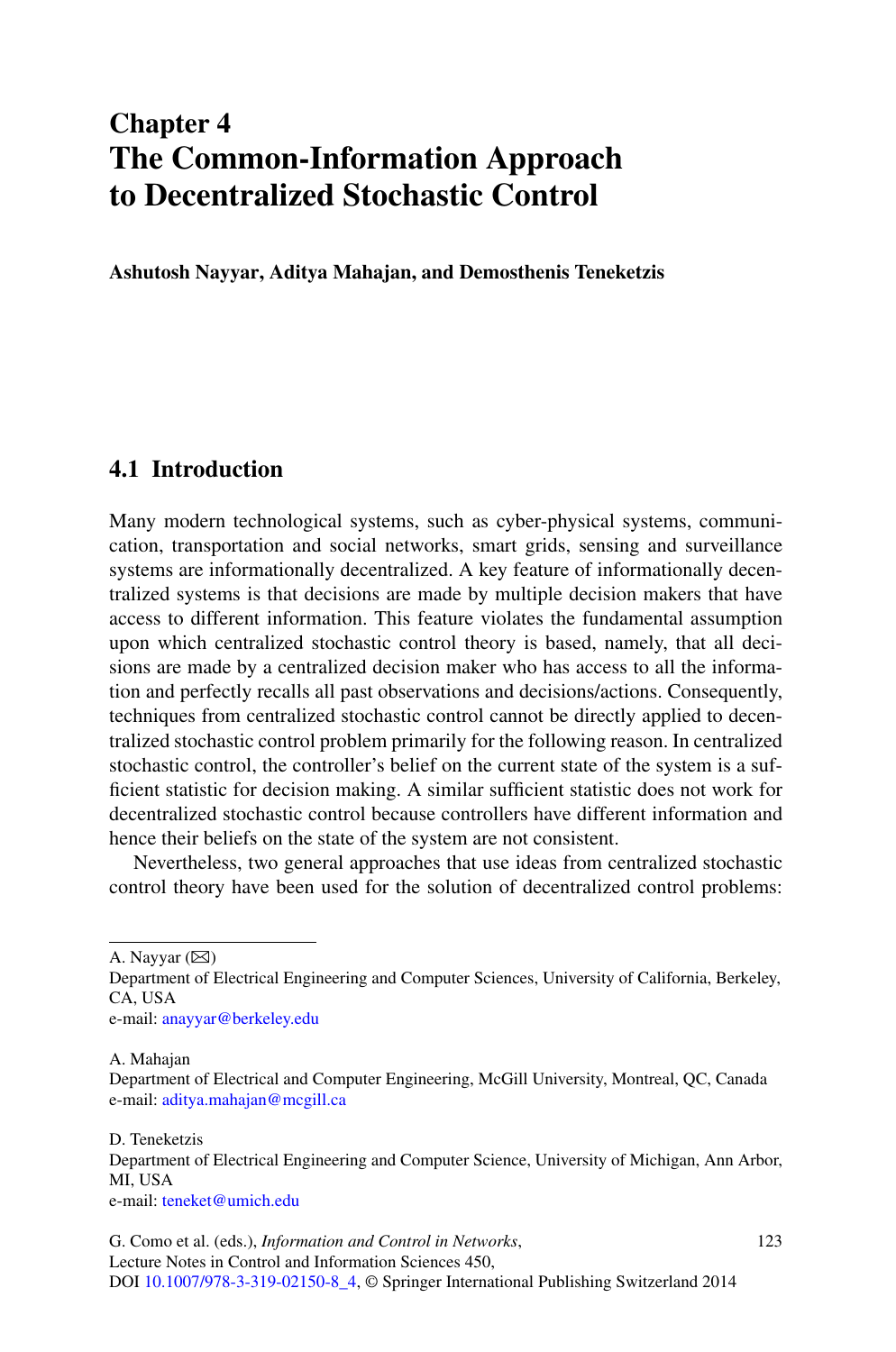(i) *the person-by-person approach*; and (ii) *the designer's approach*. A detailed discussion of the features and merits of these approaches, as well as their application to various classes of problems appears in [\[20](#page-32-0)]. Here we briefly present the key characteristics of each approach.

The person-by-person approach investigates the decentralized control problem from the viewpoint of one decision-maker, say the ith decision-maker and proceeds as follows: (i) arbitrarily fixes the strategy of all other decision-makers; and (ii) uses centralized stochastic control to derive structural properties for the optimal bestresponse strategy of the ith decision-maker. The person-by-person approach can, in several problem instances [\[9](#page-32-1), [13](#page-32-2), [16](#page-32-3)[–18](#page-32-4), [26](#page-33-0)[–30](#page-33-1), [33](#page-33-2)[–37,](#page-33-3) [41,](#page-33-4) [42\]](#page-33-5), identify qualitative properties of globally optimal control strategies; furthermore, it provides an iterative method to obtain person-by-person optimal strategies [[7\]](#page-32-5) which, in general, are not globally optimal.

The designer's approach looks at the decentralized control problem from the point of view of a system designer who knows the system model and the statistics of the primitive random variables, and chooses control/decision strategies for all decision makers. This approach leads to a centralized planning problem whose solution results in globally optimal control strategies. Such strategies are determined by a dynamic program where each step is a functional optimization problem (in contrast to the usual centralized dynamic program where each step is a parameter optimization problem). Thus, the determination of globally optimal strategies via the designer's approach is a computationally formidable problem [\[40](#page-33-6)].

In several instances of decentralized control problems [\[13](#page-32-2), [36,](#page-33-7) [37](#page-33-3)], the personby-person approach is used first to identify qualitative properties of globally optimal strategies; then, the designer's approach is employed to determine globally optimal strategies with the identified qualitative property.

In addition to the above mentioned approaches, other methods that exploit system's information structure have been developed for the solution of decentralized control problems. Specifically, solution approaches for systems with partially nested information structure have appeared in [\[4](#page-32-6), [8](#page-32-7), [10](#page-32-8), [11](#page-32-9), [23](#page-33-8)]; a generalization of partial nestedness called stochastic nestedness was defined and studied in [[44\]](#page-33-9). In [[8\]](#page-32-7), it was shown that for linear quadratic Gaussian (LQG) control problems with partially nested information structure, there is an affine control strategy that is globally optimal. In general, the problem of determining optimal control strategies within the class of affine control policies may not be a convex optimization problem; conditions under which it is convex were identified in [[2,](#page-32-10) [24\]](#page-33-10).

Decentralized stochastic control problems with specific models of information sharing among controllers, such as delayed information sharing [[1,](#page-32-11) [19](#page-32-12), [31](#page-33-11), [43](#page-33-12)], periodic information sharing [\[22](#page-33-13)], broadcast information structure [[42\]](#page-33-5), control sharing [\[3](#page-32-13), [12](#page-32-14)], and systems with common and private observations [\[14](#page-32-15)] have also been investigated in the literature.

In [[20\]](#page-32-0), a new general model of decentralized stochastic control, called *partial history sharing* information structure, was presented. In this model, it is assumed that: (i) controllers sequentially share part of their past data (observations and control actions) with one another by means of a shared memory; and (ii) all controllers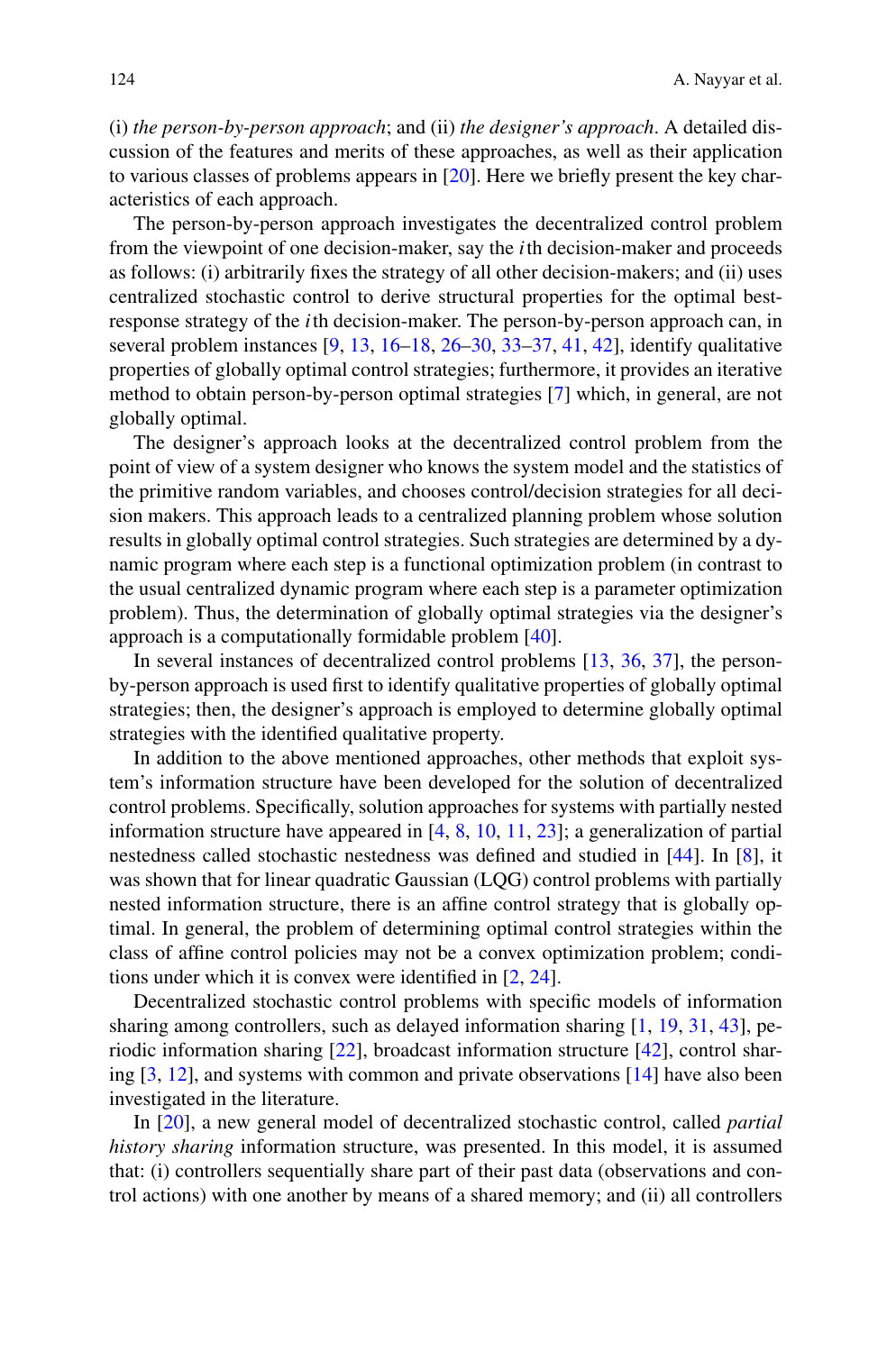have perfect recall of the commonly available data (also called the common information). This model subsumes a large class of decentralized control models where information is shared among the controllers. A solution methodology for this model was presented in [[20\]](#page-32-0). This solution methodology is based on the *common information approach* developed in [[15\]](#page-32-16) which is applicable to all sequential decision making problems. The common information approach provides a unified framework for several decentralized control problems that had previously been addressed using problem specific solution techniques. The key idea behind this approach is the reformulation of the original decentralized control problem into an equivalent centralized problem from the perspective of a coordinator. The coordinator knows the common information and selects prescriptions that map each controller's local information to its control actions. The optimal control problem at the coordinator is a partially observable Markov decision process (POMDP) that can solved using techniques from Markov decision theory. This approach provides: (i) structural results (qualitative properties) for optimal strategies; and (ii) a dynamic program for obtaining *globally optimal* strategies for all controllers in the original decentralized problem. Notably, the structural results of optimal control strategies obtained by the common information approach cannot be obtained by the person-by-person approach (see [\[20](#page-32-0), Sect. III-A]; and the dynamic program obtained by the common information approach is simpler than that obtained by the designer's approach (see  $[20, Sect. III-A].$  $[20, Sect. III-A].$  $[20, Sect. III-A].$ 

In this chapter, we present the common information approach to decentralized stochastic control. Our objective is to demonstrate that this approach is conceptually powerful as it overcomes some of the fundamental difficulties in decentralized decision making, it has broad applicability, it can resolve a long-standing open problem in decentralized stochastic control, and it can simplify the search for globally optimal strategies.

This chapter is organized as follows. In Sect. [4.2,](#page-3-0) we first present two examples, one for a one stage decentralized control problem (static team) and the other for a two stage decentralized control problem (dynamic team), that illustrate how the common information approach simplifies the search of globally optimal strategies; then we describe the key steps of the approach. In Sect. [4.3,](#page-9-0) we present a brief recap of partially observed Markov decision processes (POMDPs) which play a key role in the common information approach. In Sect. [4.4,](#page-11-0) we illustrate how the common information approach can be used to solve problems that arise in control, communication, and queueing systems. In Sect. [4.5,](#page-27-0) we demonstrate how our approach can resolve a long-standing open problem [[39\]](#page-33-14) in decentralized stochastic control. We conclude in Sect. [4.6](#page-30-0) by discussing how the common information circumvents the conceptual difficulties associated with decentralized stochastic control.

### *4.1.1 Terminology*

Decentralized stochastic control problems are also referred to as *team problems* and further classified as *static* and *dynamic* teams. In dynamic teams, the information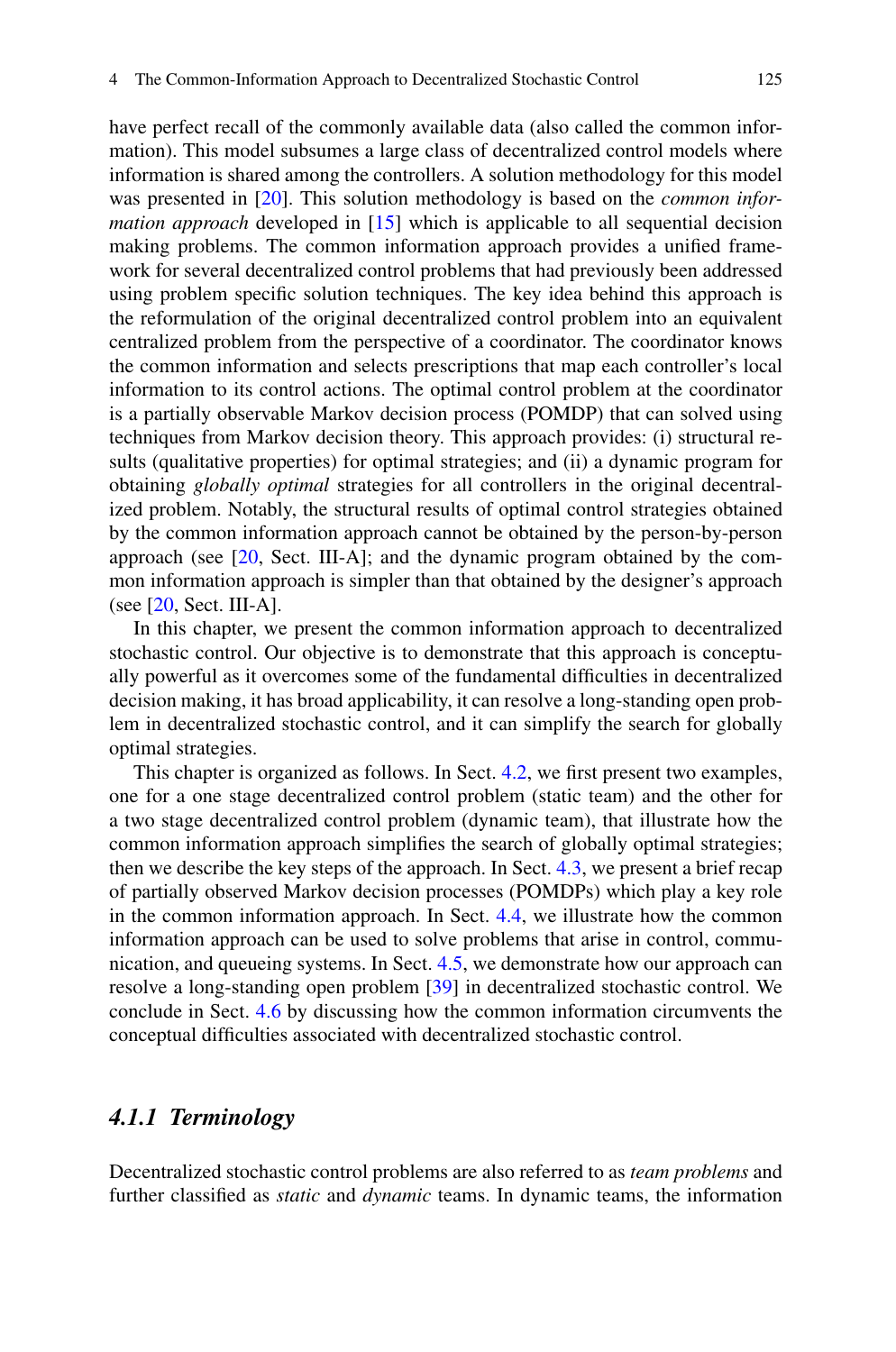observed by a decision maker depends on the control actions of other decision makers, while in static teams it does not; see [[7,](#page-32-5) [8\]](#page-32-7) for details. Decentralized stochastic control problems are typically dynamic team problems.

## *4.1.2 Notation*

<span id="page-3-0"></span>Random variables are denoted by upper case letters; their realization by the corresponding lower case letter. For integers  $a \leq b$  and  $c \leq d$ ,  $X_{a:b}$  is a short hand for the vector  $(X_a, X_{a+1},..., X_b)$ . When  $a > b$ ,  $X_{a:b}$  equals the empty set. In general, subscripts are used as time index while superscripts are used to index controllers.  $\mathbb{P}(\cdot)$  is the probability of an event,  $\mathbb{E}[\cdot]$  is the expectation of a random variable. For a collection of functions  $g$ , we use  $\mathbb{P}^g(\cdot)$  and  $\mathbb{E}^g[\cdot]$  to denote that the probability measure/expectation depends on the choice of functions in g.

## **4.2 The Common Information Approach to Decentralized Stochastic Control**

The main idea of the common information approach to decentralized stochastic control is to formulate and analyze an alternative but equivalent centralized stochastic control problem. To illustrate this idea, we start with two of the simplest examples of decentralized stochastic control: (i) a two controller static team problem; and (ii) a two controller two-stage dynamic team problem. For both these examples, we show how the common information approach works and simplifies the search of globally optimal strategies. After presenting these examples, we present a high-level description of the main steps of the common information approach.

## *4.2.1 Illustrative Example 1: A Two Controller Static Team*

The following example, which is adapted from [\[20\]](#page-32-0), illustrates how the common information approach decomposes a static team problem into several smaller subproblems that are easier to solve.

Consider a two controller static team. Nature selects a random variable W. Controller *i*, *i* = 1, 2, observes a common observation C and a local observation  $M<sup>i</sup>$ . The observations  $(C, M^1, M^2)$  are a function of W.

The controllers select their control actions  $U^1$  and  $U^2$  using control laws  $g^1$  and  $g^2$  of the form

$$
U^1 = g^1(C, M^1), \qquad U^2 = g^2(C, M^2).
$$

The system incurs a loss  $\ell(W, U^1, U^2)$ .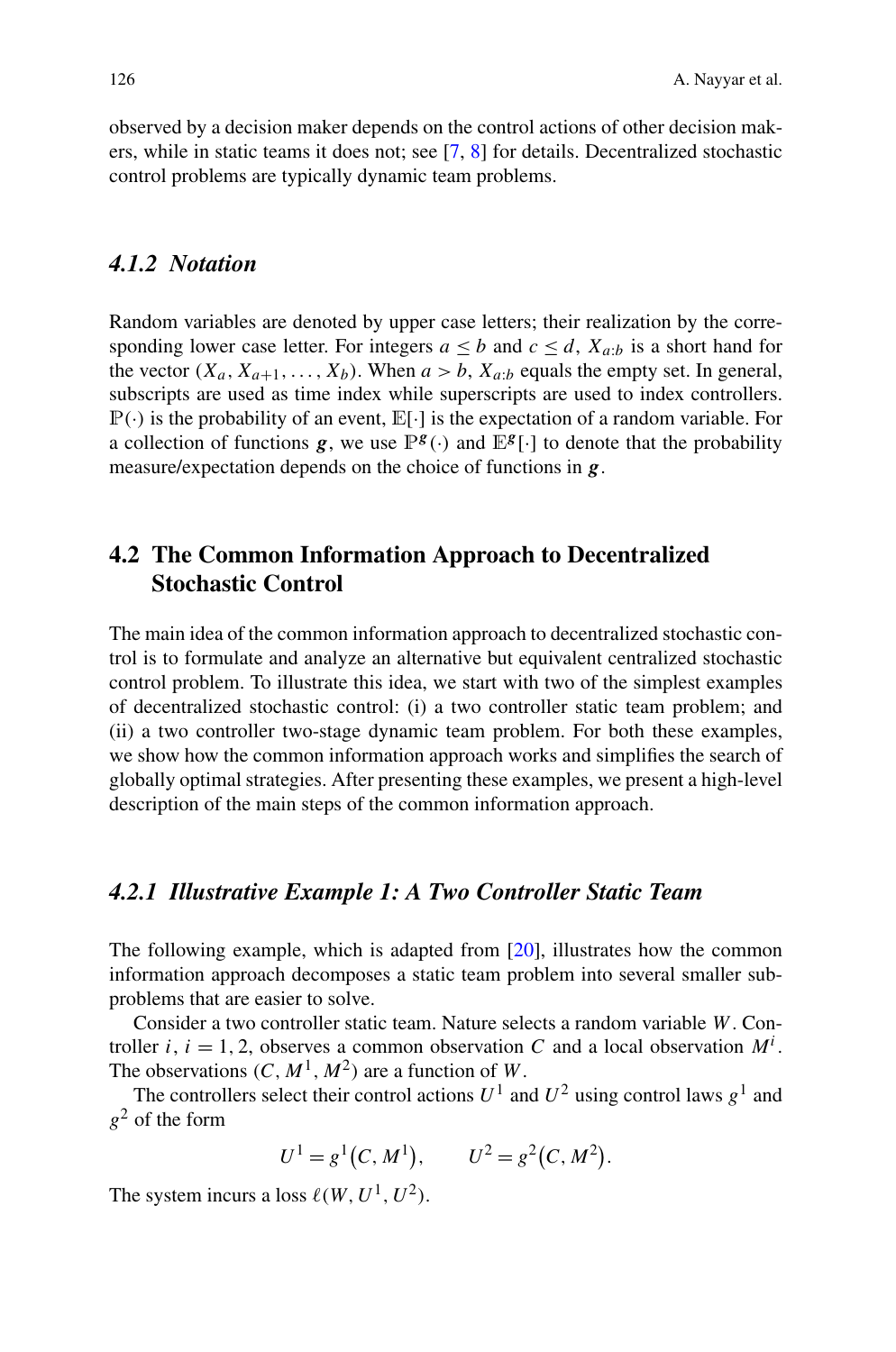Suppose all system variables are finite valued and W, C,  $M^i$ ,  $U^i$  take values in finite sets  $W, C, M^i$ , and  $U^i$ ,  $i = 1, 2$ , respectively. The objective is to choose control laws

$$
g^1: \mathcal{C} \times \mathcal{M}^1 \mapsto \mathcal{U}^1
$$
,  $g^2: \mathcal{C} \times \mathcal{M}^2 \mapsto \mathcal{U}^2$ 

to minimize

$$
J(g^{1}, g^{2}) = \mathbb{E}^{(g^{1}, g^{2})} [\ell(W, U^{1}, U^{2})].
$$

Since all system variables are finite valued, one solution approach is to find the globally optimal control laws  $(g<sup>1</sup>, g<sup>2</sup>)$  by a brute force search over all possible  $\prod_{i=1}^{2} |\mathcal{U}^{i}|^{|\mathcal{C}||\mathcal{M}^{i}|}$  control laws. For example, if all system variables are binary valued, we need to search over  $2^4 \times 2^4 = 256$  possibilities.

The common information approach reduces the number of possibilities that need to be searched. The main idea of this approach is that instead of specifying the control laws  $(g^1, g^2)$  directly, we specify them indirectly as follows. Consider an alternative *coordinated system* in which a *coordinator* observes the common information C and chooses prescriptions  $(\Gamma^1, \Gamma^2)$ , where  $\Gamma^i$  is a mapping from *local information*  $M<sup>i</sup>$  to control action  $U<sup>i</sup>$ , according to a *coordination law*  $\psi$  that is of the form

$$
(\Gamma^1, \Gamma^2) = \psi(C).
$$

The coordinator communicates these prescriptions  $(\Gamma^1, \Gamma^2)$  to the controllers who use them to generate control actions as follows:

$$
U^{1} = \Gamma^{1}(M^{1}), \qquad U^{2} = \Gamma^{2}(M^{2}).
$$

The objective of the coordinated system is to find a coordination law  $\psi$  to minimize

$$
\tilde{J}(\psi) = \mathbb{E}^{\psi} \big[ \ell \big( W, U^1, U^2 \big) \big].
$$

It is easy to verify that there is an one-to-one correspondence between the control laws  $(g<sup>1</sup>, g<sup>2</sup>)$  of the original system and the coordination law  $\psi$  of the coordinated system. The optimization problem at the coordinator is a centralized stochastic optimization problem in which the coordinator is the only decision-maker. To solve this centralized stochastic optimization problem, consider any coordination law  $\psi$  and for any  $c \in \mathcal{C}$ , let  $(\gamma_c^1, \gamma_c^2) = \psi(c)$ . Write the expected loss  $\tilde{J}(\psi)$  as

$$
\sum_{c \in \mathcal{C}} \mathbb{P}(C=c) \mathbb{E} \big[ \ell \big( W, \gamma_c^1 \big( M^1 \big), \gamma_c^2 \big( M^2 \big) \big) \big| C=c \big].
$$

Minimizing  $\tilde{J}(\psi)$  is equivalent to separately minimizing, for each value of  $c \in \mathcal{C}$ , the expected conditional loss  $\mathbb{E}[\ell(W, \gamma_c^1(M^1), \gamma_c^2(M^2)) | C = c]$  over the choice of  $(\gamma_c^1, \gamma_c^2)$ . One solution approach to solve each of these latter minimizations is by a brute force search over all possible  $\prod_{i=1}^{2}|\mathcal{U}^{i}|^{|\mathcal{M}^{i}|}$  possibilities. Thus, this approach requires searching over  $|C| \prod_{i=1}^2 |U^i|^{|\mathcal{M}^i|}$  possibilities. For example, if all system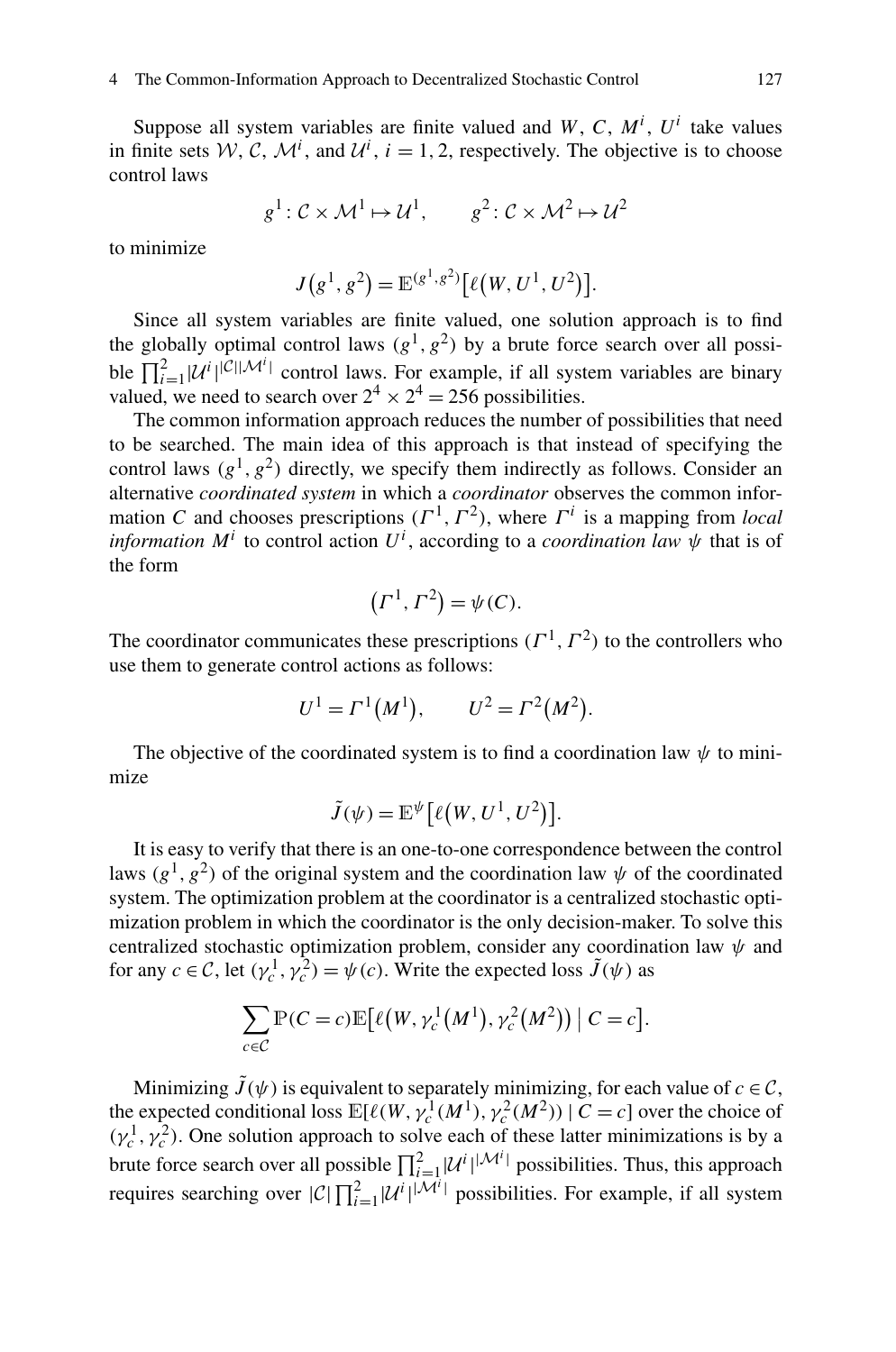variables are binary valued, we need to search over  $2 \times 2^2 \times 2^2 = 32$  possibilities. Contrast this by the 256 possibilities that need to be evaluated for a brute force search in the original setup. In general, for this example, the common information approach provides an exponential simplification by reducing the search complexity from

$$
\left(\prod_{i=1}^2 |\mathcal{U}^i|^{|\mathcal{M}^i|}\right)^{|\mathcal{C}|} \quad \text{to } |\mathcal{C}| \prod_{i=1}^2 |\mathcal{U}^i|^{|\mathcal{M}^i|}.
$$

## <span id="page-5-0"></span>*4.2.2 Illustrative Example 2: A Two-Stage Two-Controller Dynamic Team*

The following example illustrates how the common information approach provides a dynamic programming decomposition in a multi-stage dynamic team problem. Consider a two-stage two-controller dynamic team that evolves as follows.

• At  $t = 1$ , nature selects a random variable  $W_1$ . Controller i,  $i = 1, 2$ , observes a common observation  $C_1$  and a local observation  $M_1^i$ . The observations  $(C_1, M_1^1, M_1^2)$  are a function of  $W_1$ .

The controllers select their control actions  $U_1^1$  and  $U_1^2$  using control laws  $g_1^1$ and  $g_1^2$  of the form

$$
U_1^1 = g_1^1(C_1, M_1^1), \qquad U_1^2 = g_1^2(C_1, M_1^2).
$$

• At  $t = 2$ , nature selects a random variable  $W_2$  that may be correlated with  $W_1$ . As in stage 1, controller i,  $i = 1, 2$ , observes a common observation  $C_2$  and a local observation  $M_2^i$ . The difference from stage 1 is that the observations  $(C_2, M_2^1, M_2^2)$  are a function of  $(W_2, U_1^1, U_1^2)$ .

The controllers select their control actions  $U_2^1$  and  $U_2^2$  using control laws  $g_2^1$ and  $g_2^2$  of the form

$$
U_2^1 = g_2^1(C_1, C_2, M_1^1, M_2^1), \qquad U_2^2 = g_2^2(C_1, C_2, M_1^2, M_2^2).
$$

• At the end of the two stages, the system incurs a loss  $\ell(W_1, W_2, U_1^1, U_1^2, U_2^1, U_2^2)$ .

Suppose all system variables are finite valued and  $W_t$ ,  $C_t$ ,  $M_t^i$ ,  $U_t^i$  take values in finite sets  $W_t$ ,  $C_t$ ,  $M_t^i$ , and  $U_t^i$ ,  $i = 1, 2, t = 1, 2$ . The objective is to choose control laws

$$
g_1^i: C_1 \times \mathcal{M}_1^i \mapsto \mathcal{U}_1^i, \qquad g_2^i: C_1 \times C_2 \times \mathcal{M}_1^i \times \mathcal{M}_2^i \mapsto \mathcal{U}_1^i, \quad i = 1, 2
$$

to minimize

$$
J(g_1^1, g_2^1, g_1^2, g_2^2) = \mathbb{E}^{(g_1^1, g_2^1, g_1^2, g_2^2)} \big[ \ell(W_1, W_2, U_1^1, U_1^2, U_1^2, U_2^2) \big].
$$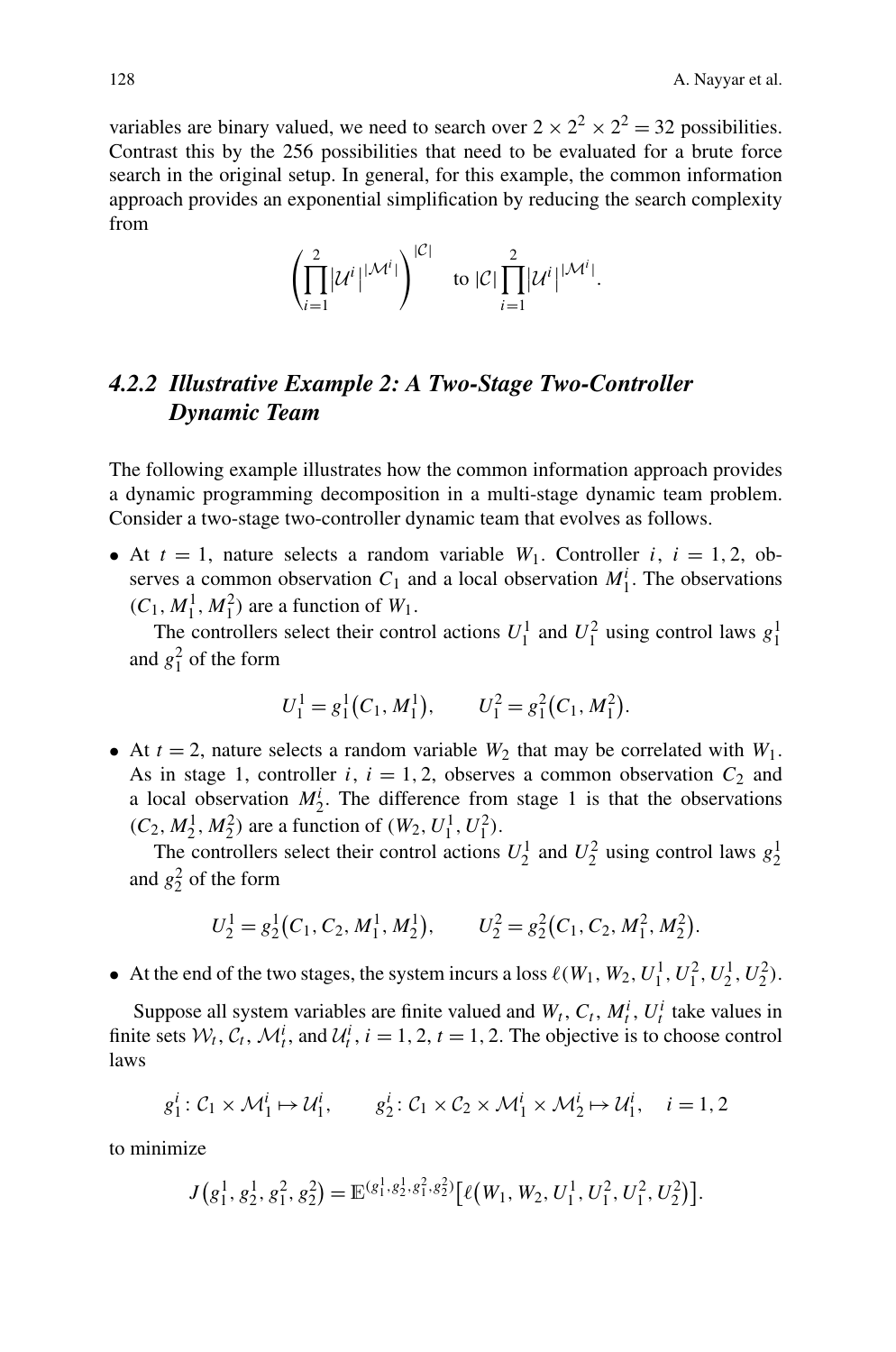Since all system variables are finite valued, one solution approach is to find globally optimal control strategies  $(g_1^1, g_2^1, g_1^2, g_2^2)$  by a brute force search over all possible

$$
\prod_{i=1}^2\bigl|{\mathcal U}_1^i\bigr|^{|{\mathcal C}_1||{\mathcal M}_1^i|}\bigl|{\mathcal U}_2^i\bigr|^{|{\mathcal C}_1||{\mathcal C}_2||{\mathcal M}_1^i||{\mathcal M}_2^i|}
$$

control strategies. For example, if all system variables are binary valued, we need to search over  $(2^4 \times 2^{16})^2 = 2^{40}$  possibilities.

The common information approach enables us to decompose the above multistage optimization problem using a dynamic program. As in the static case, the main idea of the common information approach is that instead of specifying the control strategies  $(g_1^1, g_2^1, g_1^2, g_2^2)$  directly, we specify them indirectly as follows. Consider an alternative two-stage *coordinated system* in which a coordinator *with perfect recall* observes the common information  $C_t$  at time t and chooses prescriptions  $(\Gamma_t^1, \Gamma_t^2)$  where  $\Gamma_1^i$  is a mapping from *local information*  $M_1^i$  to control action  $U_1^i$  while  $\Gamma_2^i$  is a mapping from *local information*  $(M_1^i, M_2^i)$  to control action  $U_2^i$ . These prescriptions are chosen according to a *coordination strategy* ( $\psi_1$ ,  $\psi_2$ ) that is of the form

$$
(\Gamma_1^1, \Gamma_1^2) = \psi_1(C_1), \qquad (\Gamma_2^1, \Gamma_2^2) = \psi_2(C_1, C_2).
$$

At time t, the coordinator communicates prescriptions  $(\Gamma_t^1, \Gamma_t^2)$  to the controllers who use them to generate control actions as follows:

$$
U_1^i = \Gamma_1^i(M_1^i), \qquad U_2^i = \Gamma_2^i(M_1^i, M_2^i), \quad i = 1, 2.
$$

The objective of the coordinated system is to find coordination strategy  $(\psi_1, \psi_2)$ to minimize

$$
\tilde{J}(\psi_1, \psi_2) = \mathbb{E}^{(\psi_1, \psi_2)} [\ell(W_1, W_2, U_1^1, U_1^2, U_1^2, U_2^2)].
$$

It is easy to verify that there is a one-to-one correspondence between the control strategies  $(g_1^1, g_2^1, g_1^2, g_2^2)$  of the original system and the coordination strategy  $(\psi_1, \psi_2)$  of the coordinated system. The multi-stage optimization problem at the coordinator is a centralized stochastic control problem in which the coordinator is the only decision maker and has perfect recall. To solve this centralized stochastic control problem, proceed as follows. Consider any coordination strategy  $(\psi_1, \psi_2)$  and any realization  $(c_1, c_2) \in C_1 \times C_2$  of the common information. Suppose the prescriptions  $(\gamma_1^1, \gamma_1^2) = \psi_1(c_1)$  are fixed. Given this information, what is the best choice of the prescriptions  $(\gamma_2^1, \gamma_2^2) = \psi_2(c_1, c_2)$  at time  $t = 2$ ? For any choice  $(\tilde{\gamma}_2^1, \tilde{\gamma}_2^2)$  of the prescriptions at time  $t = 2$ , the expected conditional loss is given by

$$
\mathbb{E}\big[\ell(W_1, W_2, U_1^1, U_1^2, U_1^2, U_2^2)\big| c_1, c_2, \gamma_1^1, \gamma_1^2, \tilde{\gamma}_2^1, \tilde{\gamma}_2^2\big].
$$

Since all the prescriptions are specified, the control actions  $(U_1^1, U_1^2, U_1^2, U_2^2)$  are well-defined random variables, and the above conditional expectation is welldefined. To obtain the best choice of the prescriptions at time  $t = 2$ , minimize the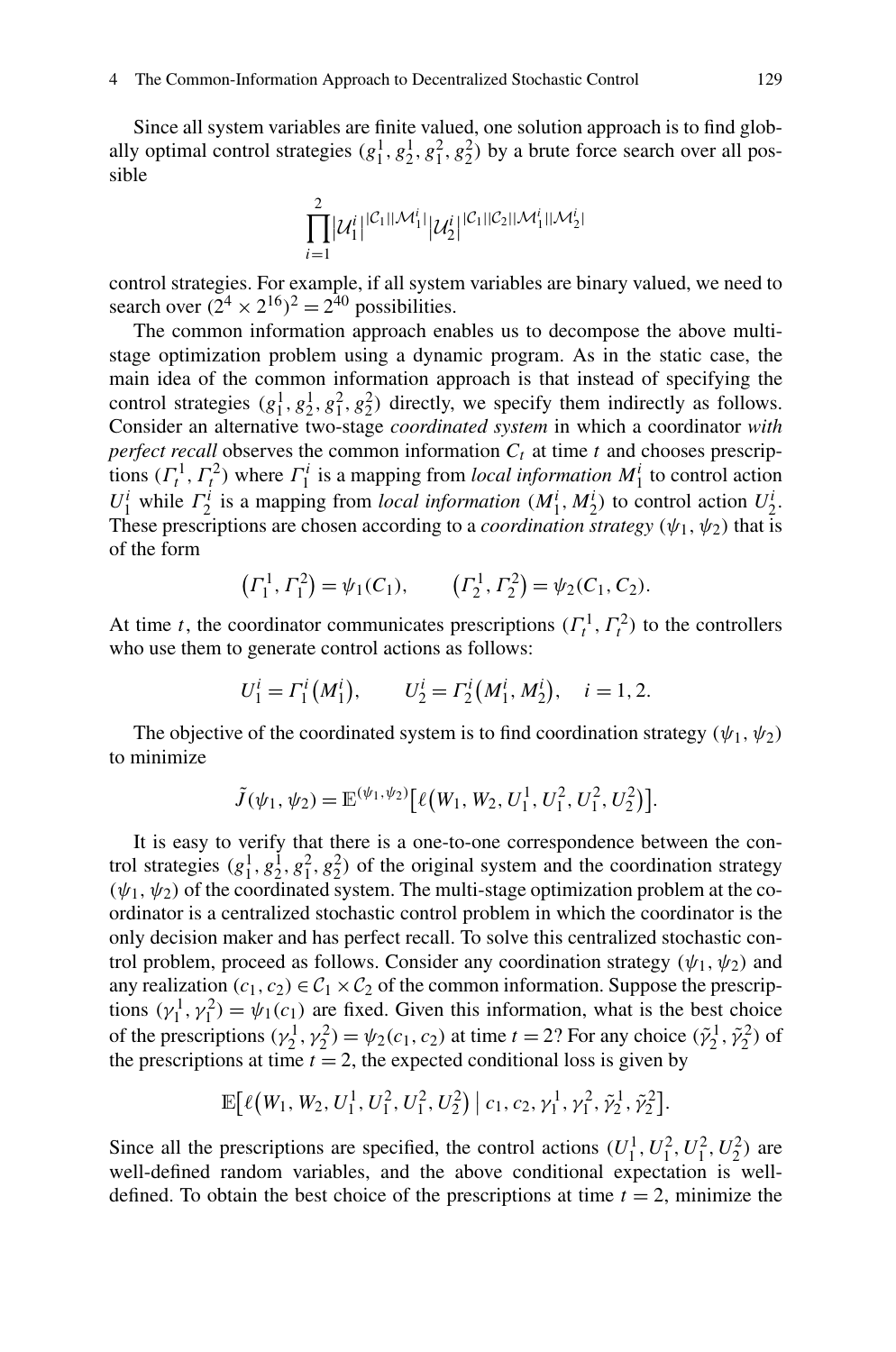<span id="page-7-0"></span>above conditional expectation over all possible choices of  $(\tilde{\gamma}_2^1, \tilde{\gamma}_2^2)$  and define the minimum value as

$$
V(c_1, c_2, \gamma_1^1, \gamma_1^2) = \min_{\tilde{\gamma}_2^1, \tilde{\gamma}_2^2} \mathbb{E}\big[\ell\big(W_1, W_2, U_1^1, U_1^2, U_1^2, U_2^2\big) \, \big| \, c_1, c_2, \gamma_1^1, \gamma_1^2, \tilde{\gamma}_2^1, \tilde{\gamma}_2^2\big].\tag{4.1}
$$

One solution approach to solve the above minimization is by a brute force search over all possible  $\prod_{i=1}^2 |\mathcal{U}_2^i|^{|\mathcal{M}_1^i||\mathcal{M}_2^i|}$  prescription pairs. To find the optimal coordination law  $\psi_2$ , we need to solve the above minimization problem *for all possible realizations of the common information*  $(c_1, c_2)$  *and choices of past prescription*  $(\gamma_1^1, \gamma_1^2)$ . Thus, we need to solve  $|\mathcal{C}_1||\mathcal{C}_2|\prod_{i=1}^2|\mathcal{U}_1^i|^{|\mathcal{M}_1^i|}$  minimization problems, each requiring the evaluation of  $\prod_{i=1}^2 |\mathcal{U}_2^i|^{|\mathcal{M}_1^i|^{|\mathcal{M}_2^i|}$  conditional expectations.

Now that we know how the coordinator selects optimal prescriptions at time  $t = 2$ , what is the best choice of prescriptions  $(\gamma_1^1, \gamma_1^2)$  at time  $t = 1$ ? For any realization  $c_1 \in C_1$  and any choice of coordination law  $\tilde{\psi}_2$ , the expected conditional loss at the coordinator when the prescriptions at time  $t = 1$  are  $(\tilde{\gamma}_1^1, \tilde{\gamma}_1^2)$  is given as

<span id="page-7-1"></span>
$$
\mathbb{E}\big[\ell(W_1, W_2, U_1^1, U_1^2, U_1^2, U_2^2) \, \big| \, c_1, \tilde{\gamma}_1^1, \tilde{\gamma}_1^2\big] \n= \mathbb{E}\big[\mathbb{E}\big[\ell(W_1, W_2, U_1^1, U_1^2, U_1^2, U_2^2) \, \big| \, c_1, C_2, \tilde{\gamma}_1^1, \tilde{\gamma}_1^2, \tilde{\psi}_2\big] \, \big| \, c_1, \tilde{\gamma}_1^1, \tilde{\gamma}_1^2\big].
$$
\n(4.2)

Use the optimal prescription at time  $t = 2$ , which is given by [\(4.1\)](#page-7-0), to lower bound the conditional expected cost in [\(4.2](#page-7-1)) as follows:

<span id="page-7-2"></span>
$$
\mathbb{E}\big[\mathbb{E}\big[\ell(W_1, W_2, U_1^1, U_1^2, U_1^2, U_2^2\big) \, \big| \, c_1, C_2, \tilde{\gamma}_1^1, \tilde{\gamma}_1^2, \tilde{\psi}_2\big] \, \big| \, c_1, \tilde{\gamma}_1^1, \tilde{\gamma}_1^2\big] \newline \ge \mathbb{E}\big[\,V\big(c_1, C_2, \tilde{\gamma}_1^1, \tilde{\gamma}_1^2\big) \, \big| \, c_1, \tilde{\gamma}_1^1, \tilde{\gamma}_1^2\big] \tag{4.3}
$$

with equality if the coordinator uses the optimal prescriptions at time  $t = 2$ , which are given by  $(4.1)$ .

One solution approach to select the best prescriptions at time  $t = 1$  is to evaluate the conditional expectation in ([4.3](#page-7-2)) for all  $\prod_{i=1}^{2} |\mathcal{U}_{1}^{i}|^{|\mathcal{M}_{1}^{i}|}$  choices of  $(\tilde{\gamma}_{1}^{1}, \tilde{\gamma}_{1}^{2})$ . To find the optimal coordination law  $\psi_1$ , we need to solve the above minimization problem *for all possible realizations of*  $c_1$ . Thus, we need to solve  $|\mathcal{C}_1|$  minimization problems, each requiring the evaluation of  $\prod_{i=1}^{2} |\mathcal{U}_1^i|^{|\mathcal{M}_1^i|}$  conditional expectations.

The above *dynamic program* based on the common information approach requires

$$
|\mathcal{C}_1| \prod_{i=1}^2 |\mathcal{U}_1^i|^{|\mathcal{M}_1^i|} + |\mathcal{C}_1| |\mathcal{C}_2| \prod_{i=1}^2 |\mathcal{U}_2^i|^{|\mathcal{M}_1^i| |\mathcal{M}_2^i|}
$$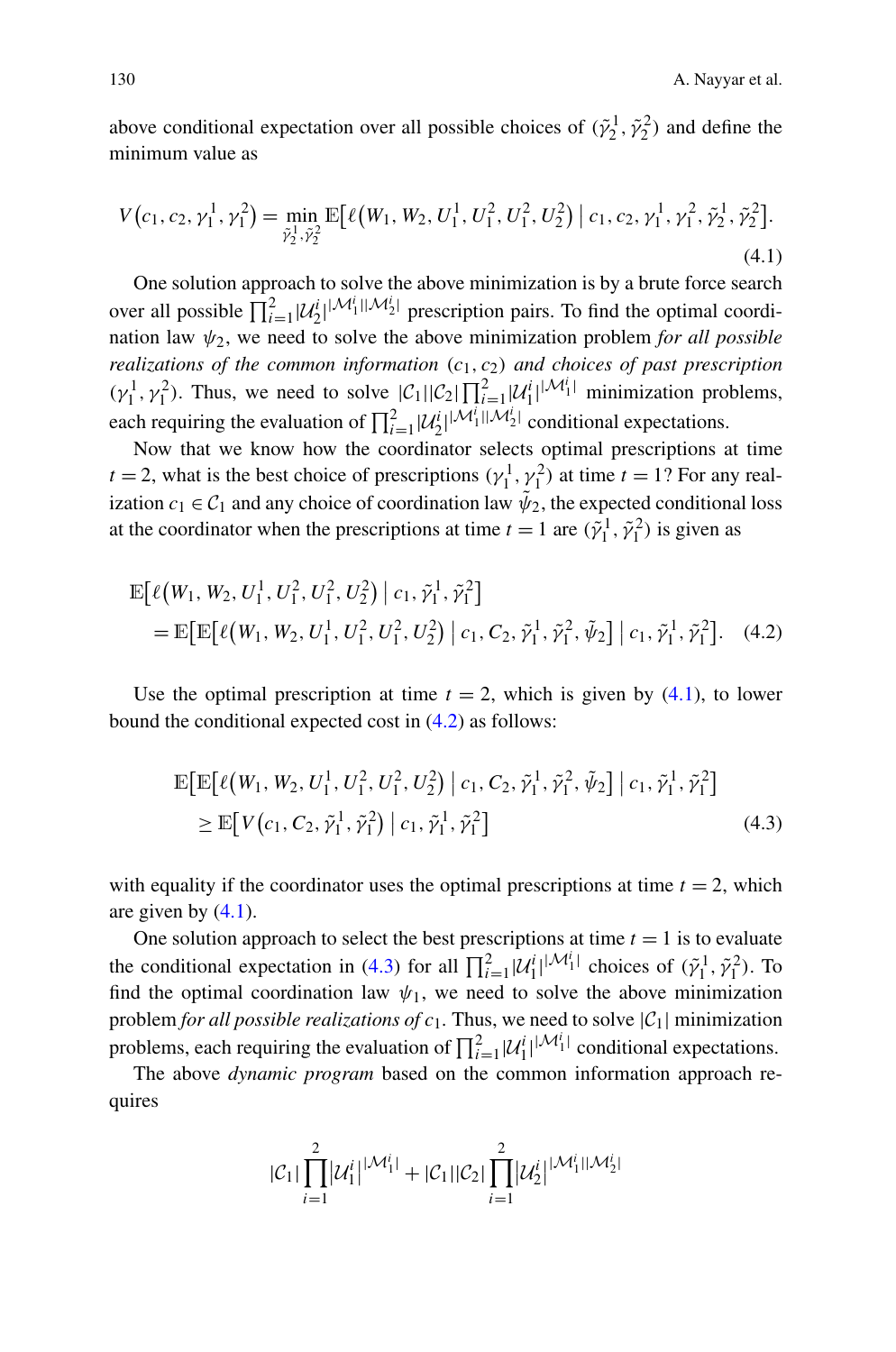evaluations.[1](#page-8-0) For example, when all variables are binary valued, we need to evaluate  $2^{14}$  conditional expectations. Contrast this with  $2^{40}$  possibilities that need to be evaluated for a brute force search in the original setup. In general, for this example, the common information approach provides an exponential simplification by reducing the search complexity from

$$
\left(\prod_{i=1}^{2}|\mathcal{U}_{1}^{i}|^{|\mathcal{M}_{1}^{i}|}(|\mathcal{U}_{2}^{i}|^{|\mathcal{M}_{1}^{i}|^{|\mathcal{M}_{2}^{i}|}})^{|\mathcal{C}_{2}|}\right)^{|\mathcal{C}_{1}|}
$$

to

$$
|\mathcal{C}_1| \left( \prod_{i=1}^2 |\mathcal{U}_1^i|^{|\mathcal{M}_1^i|} + |\mathcal{C}_2| \prod_{i=1}^2 |\mathcal{U}_2^i|^{|\mathcal{M}_1^i| |\mathcal{M}_2^i|} \right).
$$

In general, it is possible to improve the computational advantage of the common information approach by:

- 1. *Identifying irrelevant information at the controllers:* One way of reducing the complexity of coordinator's problem is to show that part of local information is irrelevant for controllers. If this can be established (often by using the person-byperson approach described in Sect. [4.1\)](#page-0-0), then the coordinator's prescription are mappings from the reduced local information to control actions. This reduces the number of possible prescription choices to be considered by the coordinator.
- <span id="page-8-1"></span>2. *Identifying an information state for the coordinator:* An information state serves as a sufficient statistic for the data available to the coordinator. Instead of finding best prescriptions for all possible realizations of coordinator's data, we only need to find best prescriptions for each realization of coordinator's information state. If the coordinator's decision problem can be shown to be equivalent to some known models of centralized stochastic control (such as Markov decision problems or partially observed Markov decision problem), then we can use stochastic control techniques to find an information state for the coordinator.

## <span id="page-8-0"></span>*4.2.3 The Common Information Approach*

The previous two examples illustrate how the common information approach works for simple static and dynamic teams. We generalize this approach to a broad class of decentralized stochastic control systems by proceeding as follows:

<sup>&</sup>lt;sup>1</sup>We assume that evaluating expected loss or expected conditional loss requires the same computational effort irrespective of the cost function and the probability measure. This analysis is meant to provide a general idea of reduction in complexity, and is not a strict evaluation of the computational benefits of the common information approach.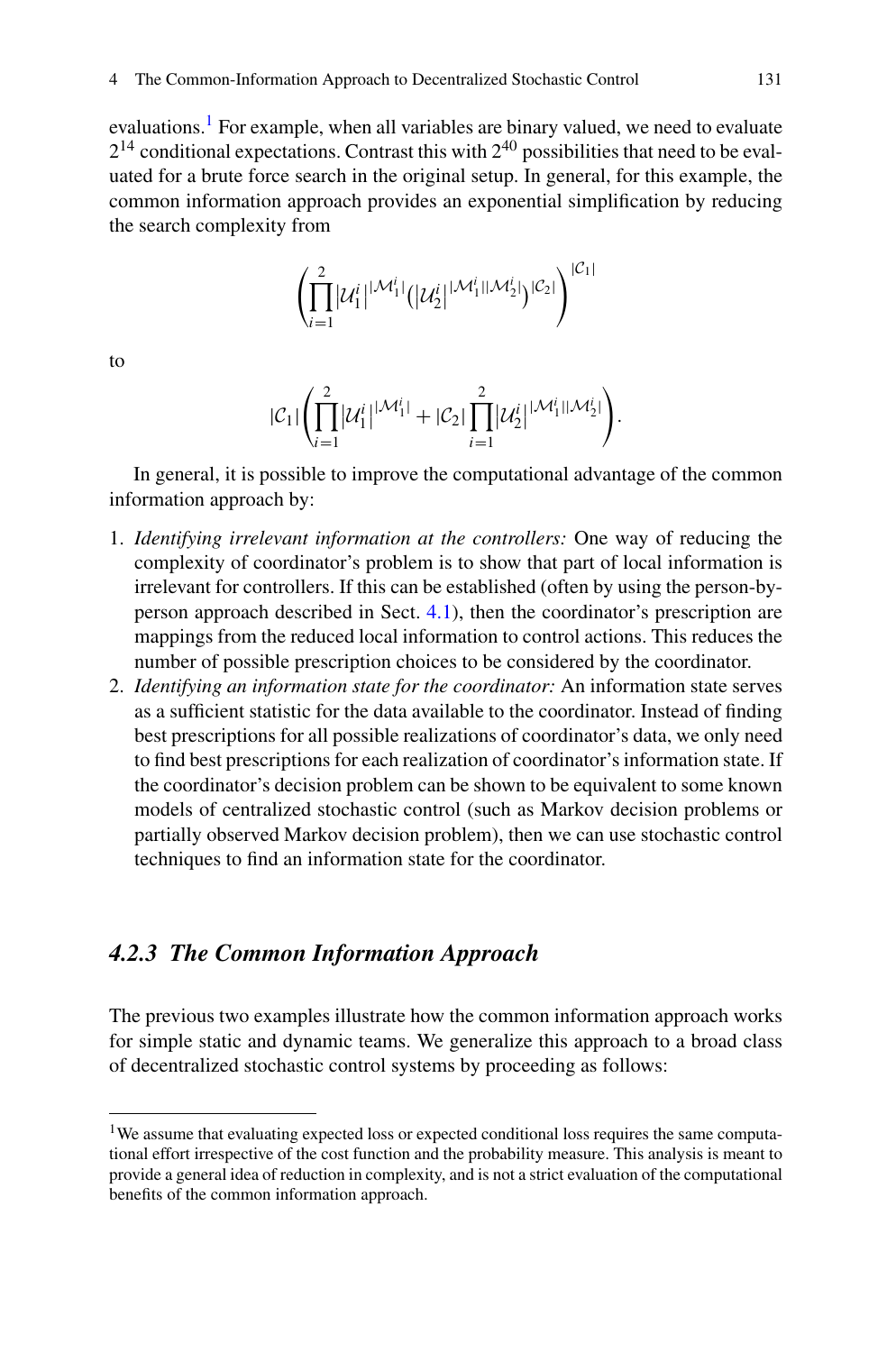- 1. *Construct a coordinated system*: The first step of the approach is to identify the common information at the controllers. The common information at time  $t$  must be known to all controllers at t. Define the local information at a controller to be the information left after subtracting the common information from all the data available at that controller. If the common information is non-empty, construct a coordinated system in which at each time a coordinator has access to the common information at that time and selects a set of prescriptions that map each controllers' local information to its control action. The loss function of the coordinated system is the same as the loss function of the original system. The objective of the coordinator is to choose a coordination strategy (i.e., a sequence of coordination laws) to minimize the expected total loss.
- 2. *Formulate the coordinated system as a POMDP*: If the system model is such that the data available at the coordinator—the common information—is increasing with time, then the decision problem at the coordinator is centralized stochastic control problem. The second step of the approach is to formulate this centralized stochastic control problem as a partially observable Markov decision process (POMDP). To do so, we need to identify the (unobserved) state for input–output mapping for the coordinated system. In general, the vector consisting of the state of the original system and the local information of all controllers (or an appropriate subset of this vector) is a state for input–output mapping for the coordinated system.
- 3. *Solve the resultant POMDP*: The third step of the approach is to use Markov decision theory to identify the structure of optimal coordination strategies in the coordinated system and to identify a dynamic program to obtain an optimal coordination strategy with such structure.
- 4. *Show equivalence between the original system and the coordinated system*: The fourth step of the approach is to show that the two models are equivalent. In particular, for any coordination strategy in the coordinated system, there exists a control strategy in the original system that yields the same expected loss, and vice-versa.
- 5. *Translate the solution of the coordinated system to the original system*: The fifth step of the approach is to use the equivalence of the fourth step to translate the structural results and the dynamic program obtained in the third step for the coordinated system to structural results and dynamic program for the original system.

<span id="page-9-0"></span>In Sects. [4.4](#page-11-0) and [4.5](#page-27-0), we illustrate how the above methodology applies to problems is communication, control, and queueing systems. Before we present these applications, we briefly review the POMDP model and results.

## **4.3 A Brief Recap of Partially Observable Markov Decision Processes (POMDPs)**

A partially observable Markov decision process (POMDP) is a model of centralized (single decision-maker) stochastic control. It consists of a state process  $\{S_t\}_{t=1}^T$ ,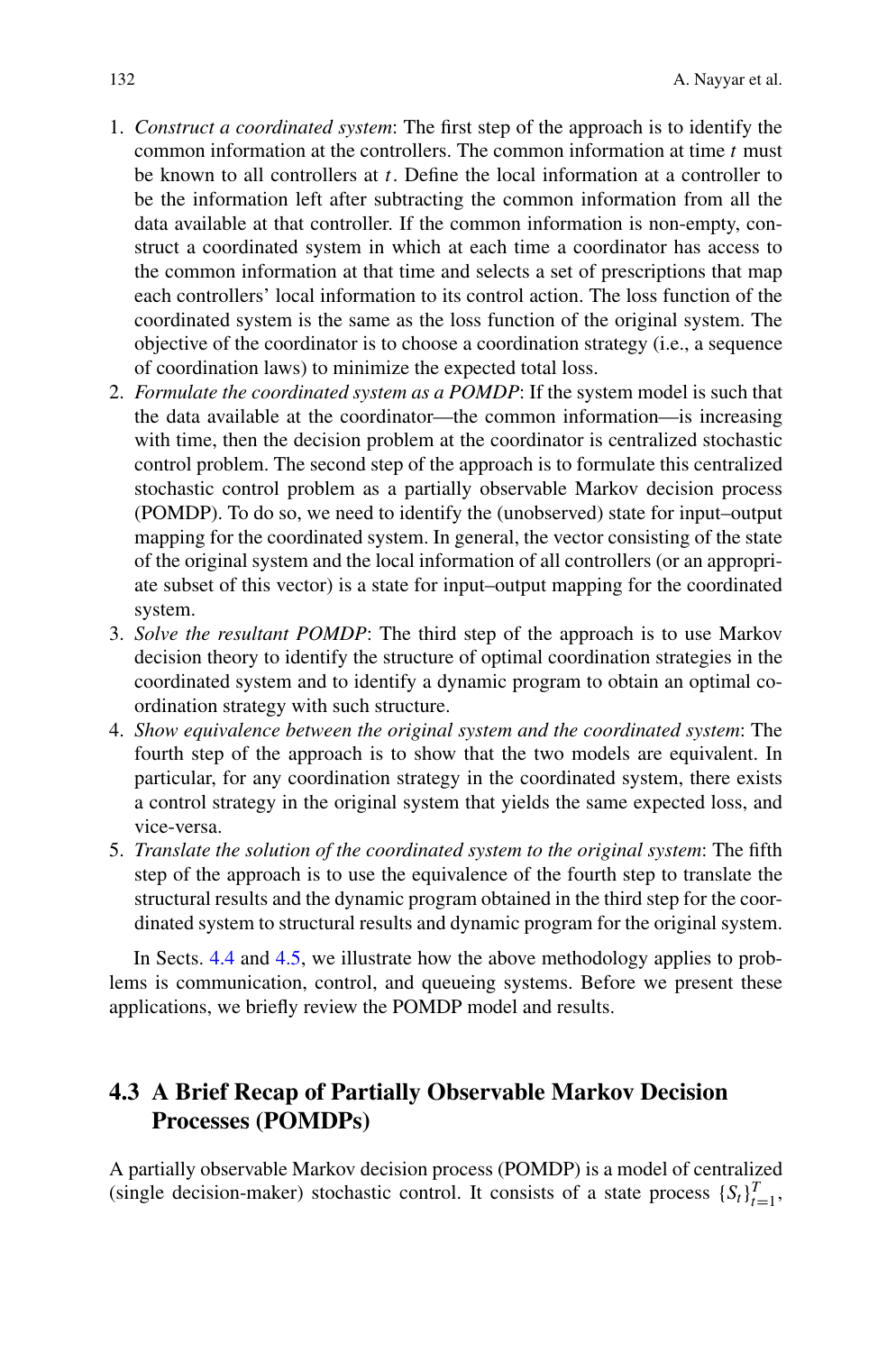an observation process  $\{O_t\}_{t=1}^T$ , and an action process  $\{A_t\}_{t=1}^T$ . For simplicity, assume that all system variables are finite valued and  $S_t$ ,  $O_t$ ,  $A_t$  takes value in timehomogeneous finite sets  $S$ ,  $O$ , and  $A$ . A POMDP has the following features:

1. The decision maker perfectly recalls its past observations and actions and chooses the action as a function of its observation and action history, that is,

$$
A_t = d_t(O_{1:t}, A_{1:t-1}),
$$

where  $d_t$  is the decision rule at time t.

2. The state, observation, and action processes satisfy the following controlled Markov property

$$
\mathbb{P}(S_{t+1}, O_{t+1} | S_{1:t}, O_{1:t}, A_{1:t}) = \mathbb{P}(S_{t+1}, O_{t+1} | S_t, A_t).
$$

- 3. At each time, the system incurs an instantaneous cost  $\ell(S_t, A_t)$ .
- 4. The objective of the decision-maker is to choose a decision strategy  $\mathbf{d}$  :=  $(d_1, \ldots, d_T)$  to minimize a total cost which is given by

<span id="page-10-0"></span>
$$
J(\mathbf{d}) = \mathbb{E}\Bigg[\sum_{t=1}^T \ell(S_t, A_t)\Bigg].
$$

The following standard result from Markov decision theory identifies the structure of globally optimal decision strategies and a dynamic program to find optimal strategies with that structure; see [\[38](#page-33-15)] for details.

**Theorem 4.1** (POMDP Result) Let  $\Theta_t$  be the conditional probability distribution *of the state*  $S_t$  *at time t given the observations*  $O_{1:t}$  *and actions*  $A_{1:t-1}$ ,

$$
\Theta_t(s) := \mathbb{P}(S_t = s \mid O_{1:t}, A_{1:t-1}), \quad s \in \mathcal{S}.
$$

*Then*,

(a)  $\Theta_{t+1} = \eta_t(\Theta_t, A_t, O_{t+1}),$  *where*  $\eta_t$  *is the standard nonlinear filter described as follows: If*  $\theta_t$ ,  $a_t$ ,  $o_{t+1}$  *are the realizations of*  $\Theta_t$ ,  $A_t$  *and*  $O_{t+1}$ *, then the realiza-* $\emph{tion of $\mathcal{s}^{th}$ element of the vector $\Theta_{t+1}$ is}$ 

$$
\theta_{t+1}(s) = \frac{\sum_{s'} \theta_t(s') \mathbb{P}(S_{t+1} = s, O_{t+1} = o_{t+1} | S_t = s', A_t = a_t)}{\sum_{s'', \tilde{s}} \theta_t(s'') \mathbb{P}(S_{t+1} = \tilde{s}, O_{t+1} = o_{t+1} | S_t = s'', A_t = a_t)}
$$
  
=:  $\eta_t^s(\theta_t, a_t, o_{t+1}).$ 

*The function*  $\eta_t(\theta_t, a_t, o_{t+1})$  *is the vector of functions*  $(\eta_t^s(\theta_t, a_t, o_{t+1}))_{s \in S}$ . (b) *There exists an optimal decision strategy of the form*

$$
A_t = \hat{d}_t(\Theta_t).
$$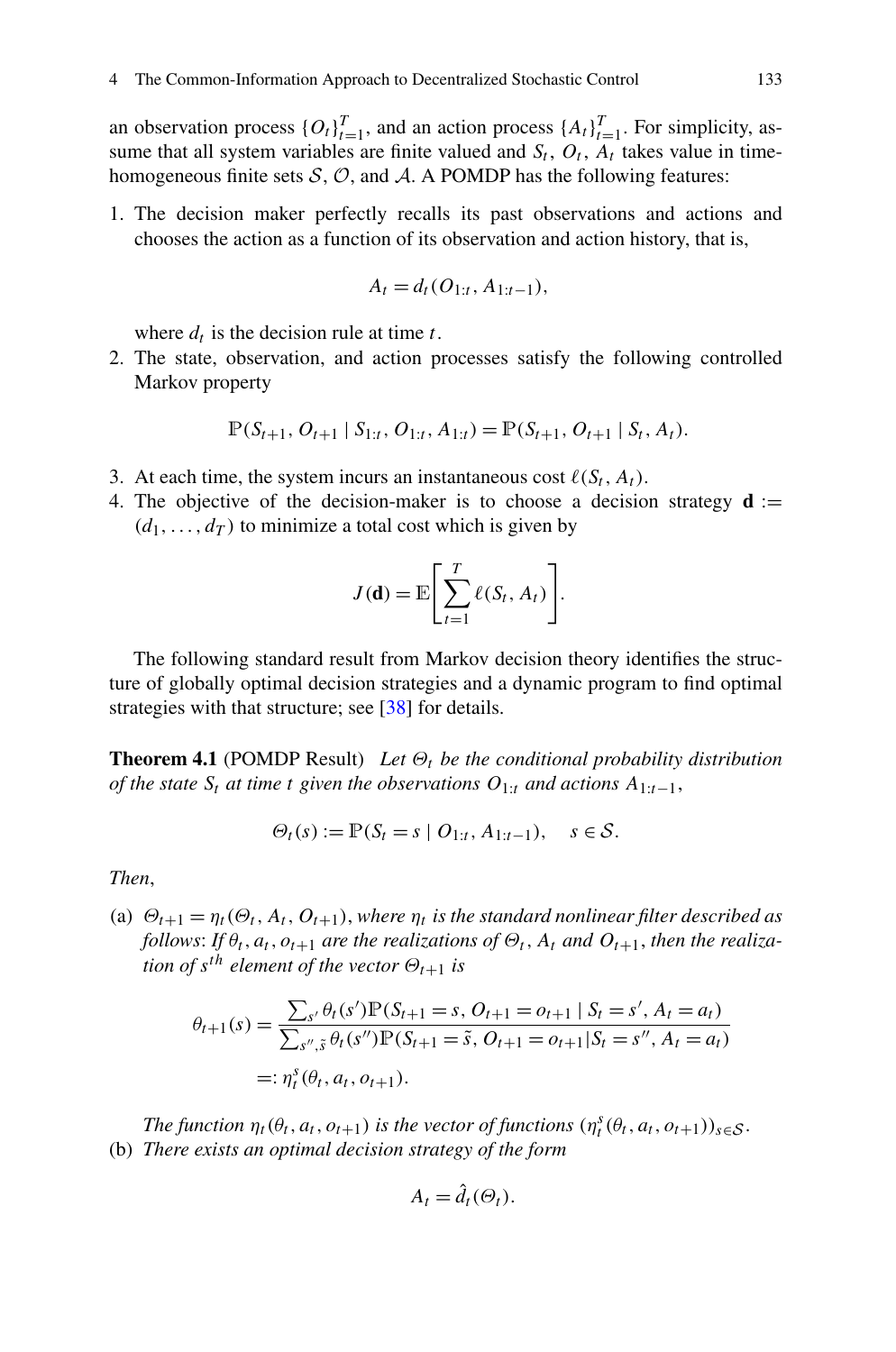*Furthermore*, *the following dynamic program determines such an optimal strategy*: *Define*

$$
V_T(\theta) := \min_a \mathbb{E}\big[\ell(S_T, a) \mid \Theta_T = \theta\big],
$$

*and for*  $t = T - 1, T - 2, ..., 1$ , *recursively define* 

$$
V_t(\theta) := \min_a \mathbb{E}\big[\ell(S_t, a) + V_{t+1}\big(\eta_t(\theta, a, O_{t+1})\big) \,|\, \Theta_t = \theta, A_t = a\big].
$$

*Then, for each time t and each realization of*  $\theta$  *of*  $\Theta_t$ *, the optimal action*  $\hat{d}_t(\theta)$ *is the minimizer in the definition of*  $V_t(\theta)$ .

## <span id="page-11-0"></span>**4.4 Applications of the Common Information Approach to Communication, Networked Control, and Queueing Systems**

<span id="page-11-1"></span>In this section, we illustrate how the common information approach provides a unified framework for solving problems that arise in various disciplines such as communication, networked control, and queueing systems. These problems have been previous investigated using problem specific solution techniques.

## *4.4.1 Point-to-Point Real-Time Communication with Feedback*

Communication problems can be thought of as team problems with the encoders and the decoders as the decision-makers in the team. Point-to-point feedback communication, in particular, is a dynamic team problem because: (a) the encoder (and in some cases the decoder as well) has to make decisions over time based on information that is changing with time, and (b) the decoder's information is directly affected by the decisions (i.e., the transmitted symbols) selected at the encoder. We will consider the point-to-point feedback communication with the real-time constraint, that is, we will require the decoder to produce estimates of the current state of the source in real-time. We describe the model and the common information approach below.

#### **4.4.1.1 Problem Description**

Consider the model of real-time communication with noiseless feedback, shown in Fig. [4.1](#page-12-0), that was investigated in [[37\]](#page-33-3). The source  $X_t \in \mathcal{X}, t = 1, 2, \ldots, T$  is a discrete-time, finite state Markov chain with a fixed transition probability matrix,  $P^{S}(\cdot|\cdot)$ , and a fixed distribution on the initial state. At each time instant, the encoder can send a symbol  $Z_t \in \mathcal{Z}$  to the decoder over a memoryless noisy channel that is characterized by the transition probability matrix  $P^C(\cdot|\cdot)$ . The received symbol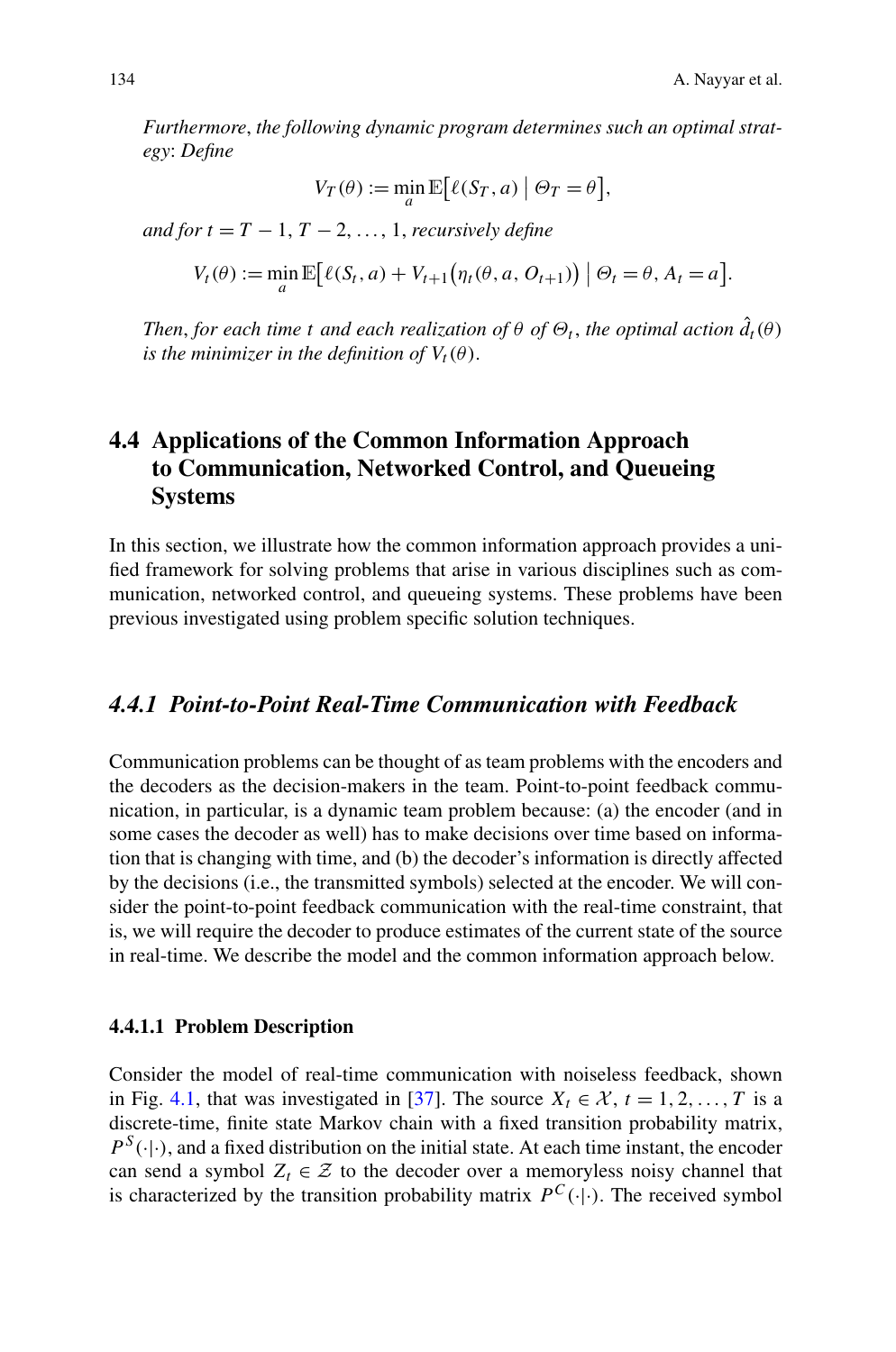<span id="page-12-1"></span><span id="page-12-0"></span>

 $Y_t \in \mathcal{Y}$  at the decoder is fed back noiselessly to the encoder. At the end of each time instant t, the decoder produces an estimate  $\hat{X}_t \in \mathcal{X}$  of the current state of the Markov source. A distortion metric  $\rho(X_t, \hat{X}_t)$  measures the accuracy of the decoder's estimate. The order of events at time  $t$  is the following (see Fig. [4.2](#page-12-1)): (i) the state  $X_t$  of the Markov source is generated, (ii) the encoder transmits  $Z_t$  over the channel, (iii) the channel outputs  $Y_t$  to the receiver, (iv)  $Y_t$  is fed back to the encoder, and (v) the decoder produces the estimate  $\hat{X}_t$ .

The encoder and the decoder are the two decision makers in this system. The encoder selects the symbol  $Z_t$  to be transmitted according to

$$
Z_t = f_t(X_{1:t}, Y_{1:t-1}, Z_{1:t-1}),
$$

where  $f_t$  is the encoder's decision rule at time t and  $\mathbf{f} := (f_1, f_2, \dots, f_T)$  is the encoder's strategy. The decoder selects its estimate according to

$$
\hat{X}_t = g_t(Y_{1:t}),
$$

where  $g_t$  is the decoder's decision rule at time t and  $\mathbf{g} := (g_1, g_2, \dots, g_T)$  is the decoder's strategy. The objective is to select **f**, **g** so as to minimize

$$
J(\mathbf{f}, \mathbf{g}) := \mathbb{E} \Bigg[ \sum_{t=1}^{T} \rho(X_t, \hat{X}_t) \Bigg]. \tag{4.4}
$$

#### **4.4.1.2 Preliminary Result: Ignoring Irrelevant Information**

As explained in Sect. [4.2.2,](#page-5-0) one way to extend the scope of the common information approach is to combine it with the person-by-person approach so as to identify and ignore irrelevant information at the decision makers. For the above example, a person-by-person approach was used in [[37\]](#page-33-3) to show that irrespective of the decoder's strategy, there is no loss of performance in restricting attention to encoding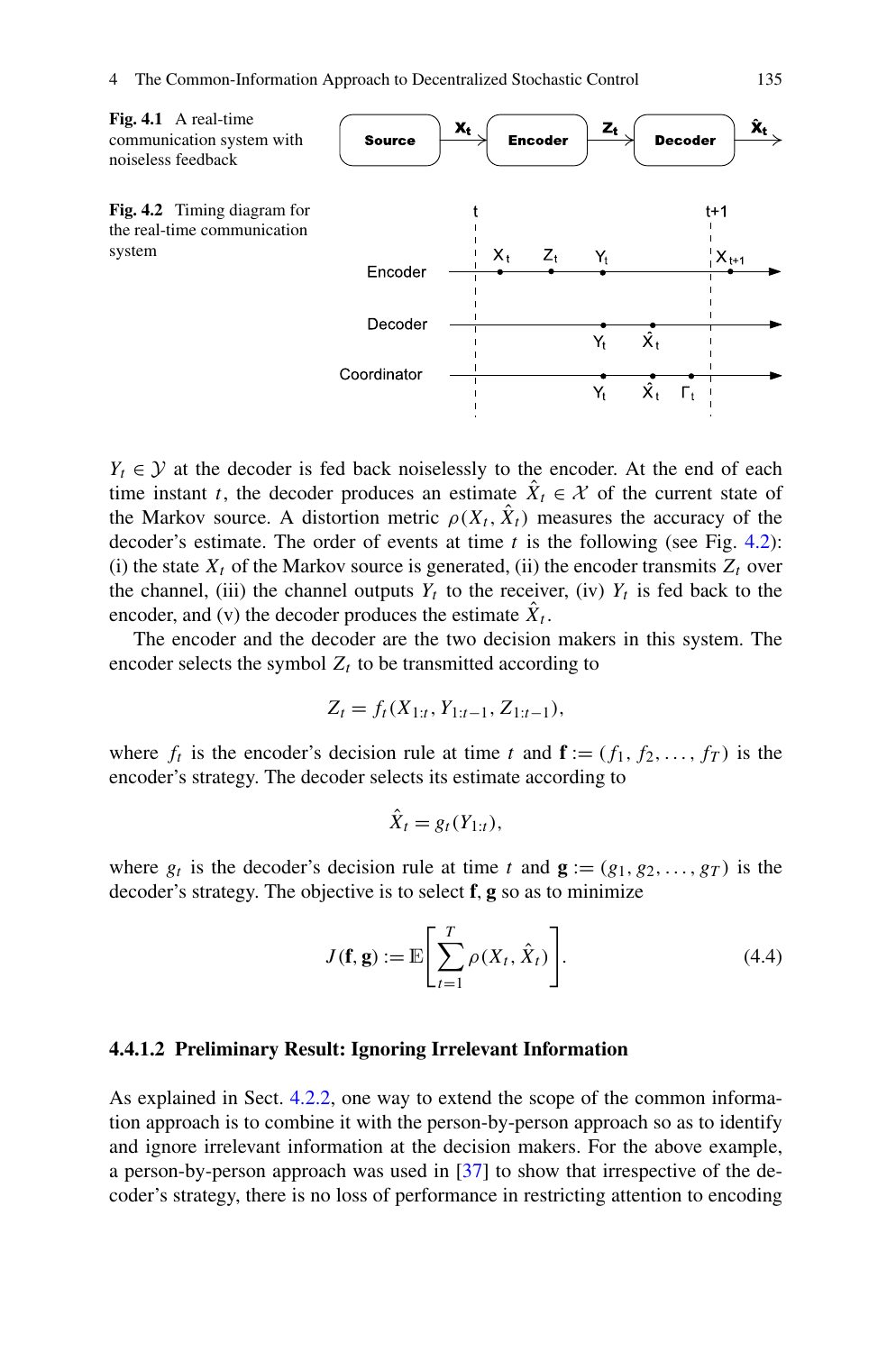strategies of the form

<span id="page-13-0"></span>
$$
Z_t = f_t(X_t, Y_{1:t-1}).
$$
\n(4.5)

This result is a consequence of the Markovian nature of the source and the real-time nature of the distortion function. After restricting attention to encoding strategies of the form in ([4.5](#page-13-0)), we proceed with the common information approach.

#### **4.4.1.3 Applying the Common Information Approach**

We follow the five-step outline in Sect. [4.2.3](#page-8-1).

1. *Construct a coordinated system*: After the time of reception of  $Y_t$  at the decoder, the information at the decoder is  $I_t^d := \{Y_{1:t}\}\)$ . Just before the time of transmission of  $Z_{t+1}$  by the encoder, the information at the encoder is  $I_t^e := \{X_{t+1}, Y_{1:t}\}.$ Between the time of reception of  $Y_t$  and the time of transmission of  $Z_{t+1}$ , the common information is then defined as

<span id="page-13-1"></span>
$$
C_t = I_t^d \cap I_t^e = \{Y_{1:t}\}.
$$

The local information at the encoder is  $I_t^e \setminus C_t = X_{t+1}$  and the local information at the decoder is  $I_t^d \setminus C_t = \emptyset$ .

The first step of the approach is to construct a coordinated system in which a coordinator observes the common information and selects the prescriptions for the encoder and decoder that map their respective local information to their decisions. Since the decoder has no local information, the coordinator's prescription is simply a prescribed decision  $\hat{X}_t$  for the decoder. The prescription for encoder,  $\Gamma_t$ , is a mapping from  $\mathcal X$  to  $\mathcal Z$ . For each possible value of encoder's local information  $x_{t+1}$ , the prescription  $\Gamma_t$  prescribes a decision  $z_{t+1} = \Gamma_t(x_{t+1})$ . The coordinator selects its prescriptions according to a coordination strategy  $(\psi_1^e, \psi_1^d), \ldots, (\psi_T^e, \psi_T^d)$  so that

$$
\Gamma_t = \psi_t^e(Y_{1:t}), \qquad \hat{X}_t = \psi_t^d(Y_{1:t}). \tag{4.6}
$$

For this coordinated system, the source dynamics, the distortion metric, and the problem objective are the same as in the original system.

2. *Formulate the coordinated system as a POMDP*: The second step of the approach is to formulate the decision problem for the coordinator as a POMDP. In order to do so, we need to identify a state for input–output mapping for the coordinated system. As suggested in Step 2 of the common information approach, the state for input–output mapping is a subset of the state of the original dynamic system (in this case, the source) and the local information at each decision maker. In this example, the state of the source  $X_t$  is sufficient for input–output mapping. In particular, define the state, action, and observation processes for the coordinator as:

$$
S_t := X_t, \qquad A_t = (\Gamma_t, \hat{X}_t), \qquad O_t := Y_t.
$$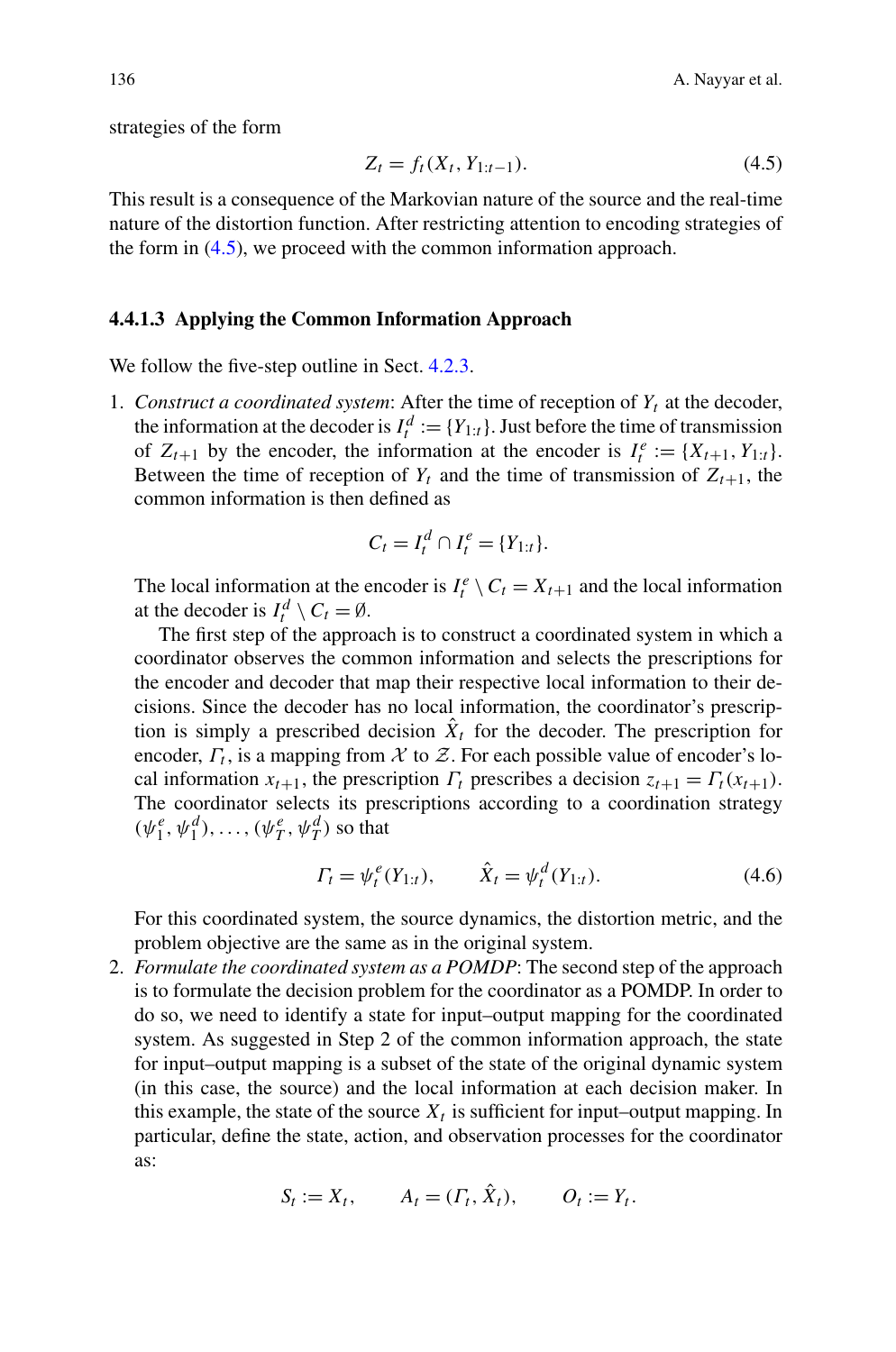It is easy to verify that

<span id="page-14-0"></span>
$$
\mathbb{P}(S_{t+1}, O_{t+1} | S_{1:t}, O_{1:t}, A_{1:t}) = \mathbb{P}(S_{t+1}, O_{t+1} | S_t, A_t). \tag{4.7}
$$

Furthermore, for specific realization of the random variables involved, the right hand side of  $(4.7)$  $(4.7)$  $(4.7)$  can be written as

$$
\mathbb{P}(x_{t+1}, y_{t+1} | x_t, \gamma_t, \hat{x}_t) = P^C(y_{t+1} | \gamma_t(x_{t+1})) P^S(x_{t+1} | x_t)
$$

and the distortion cost can be written as

$$
\rho(X_t, \hat{X}_t) = \tilde{\rho}(S_t, A_t),
$$

<span id="page-14-1"></span>with a suitably defined  $\tilde{\rho}$ . Thus, the coordinator's decision problem can be viewed as an instance of the POMDP model of Sect. [4.3](#page-9-0).

3. *Solve the resultant POMDP*: The third step of the common information approach is to solve the resultant POMDP at the coordinated system. Using Theorem [4.1](#page-10-0) for the coordinated system, we get the following structural result and dynamic programming decomposition.

**Theorem 4.2** Let  $\Theta_t$  be the conditional probability distribution of the state  $X_t$  at *time* t given the coordinator's observations  $Y_{1:t}$  and actions  $\Gamma_{1:t-1}$ ,  $\hat{X}_{1:t-1}$ , *i.e.*,

<span id="page-14-2"></span>
$$
\Theta_t(x) = \mathbb{P}(X_t = x | Y_{1:t}, \Gamma_{1:t-1}, \hat{X}_{1:t-1}), \quad x \in \mathcal{X}.
$$

*Then*,

(a) If  $\theta_t$ ,  $\gamma_t$ ,  $\hat{x}_t$ ,  $y_{t+1}$  are the realizations of  $\Theta_t$ ,  $\Gamma_t$ ,  $\hat{X}_t$  and  $Y_{t+1}$ , the realization of  $x^{th}$  element of the vector  $\Theta_{t+1}$  is

$$
\theta_{t+1}(x) = \frac{\sum_{x'} \theta_t(x') \mathbb{P}(X_{t+1} = x, Y_{t+1} = y_{t+1} | X_t = x', \Gamma_t = \gamma_t, \hat{X}_t = \hat{x}_t)}{\sum_{x'', \tilde{x}} \theta_t(x'') \mathbb{P}(X_{t+1} = \tilde{x}, Y_{t+1} = y_{t+1} | X_t = x'', \Gamma_t = \gamma_t, \hat{X}_t = \hat{x}_t)}
$$
\n
$$
= \frac{\sum_{x'} \theta_t(x') P^C(Y_{t+1} = y_{t+1} | Z_{t+1} = \gamma_t(x)) P^S(X_{t+1} = x | X_t = x')}{\sum_{x'', \tilde{x}} \theta_t(x'') P^C(Y_{t+1} = y_{t+1} | Z_{t+1} = \gamma_t(\tilde{x})) P^S(X_{t+1} = \tilde{x} | X_t = x'')}
$$
\n
$$
=: \eta_t^x(\theta_t, \gamma_t, y_{t+1}). \tag{4.8}
$$

*Therefore, we have that*  $\theta_{t+1} = \eta_t(\theta_t, \gamma_t, y_{t+1})$  *where*  $\eta_t(\theta_t, \gamma_t, y_{t+1})$  *is the vector of functions*  $(\eta_t^x(\theta_t, \gamma_t, y_{t+1}))_{x \in \mathcal{X}}$ .

(b) *There exists an optimal coordinator strategy of the form*

$$
\Gamma_t = \psi_t^e(\Theta_t), \qquad \hat{X}_t = \psi_t^d(\Theta_t).
$$

*Furthermore*, *the following dynamic program determines such an optimal strategy*. *Define*:

$$
V_T(\theta) := \min_{\hat{x}} \mathbb{E}[\rho(X_T, \hat{x}) | \Theta_T = \theta],
$$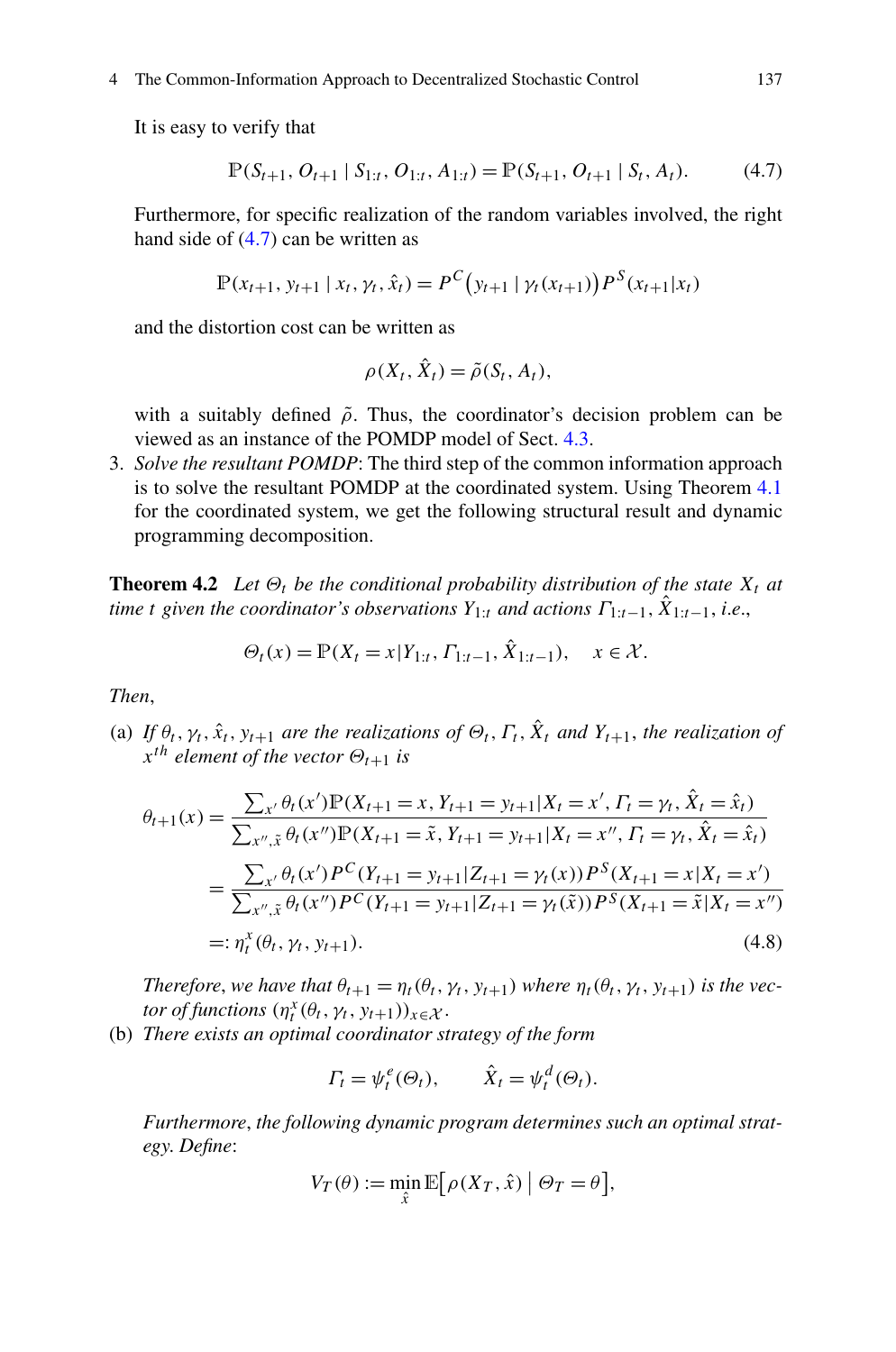*and for*  $t = T - 1, T - 2, ..., 1$ , *recursively define* 

$$
V_t(\theta) := \min_{\hat{x}, \gamma} \mathbb{E} \big[ \rho(X_t, \hat{x}) + V_{t+1} \big( \eta_t(\theta, \gamma, Y_{t+1}) \big) \big| \Theta_t = \theta, \Gamma_t = \gamma \big].
$$

*Then, for each time t and each realization of*  $\theta$  *of*  $\Theta_t$ *, the optimal prescriptions*  $\psi_t^e(\theta)$ ,  $\psi_t^d(\theta)$  are the minimizers in the definition of  $V_t(\theta)$ .

4. *Show equivalence between the original system and the coordinated system*: The fourth step of the common information approach is to show the equivalence between the original system and the coordinated system. To show this equivalence, we show that any strategy for the coordinator can be implemented in the original system and vice versa.

Let  $\psi_t^e$ ,  $\psi_t^d$ ,  $t = 1, 2, ..., T$ , be the coordinator's strategy of the form [\(4.6\)](#page-13-1). Define the strategies for the encoder and decoder in the original system as follows:

<span id="page-15-1"></span><span id="page-15-0"></span>
$$
f_{t+1}(\cdot, Y_{1:t}) := \psi_t^e(Y_{1:t}), \qquad g_t(Y_{1:t}) := \psi_t^d(Y_{1:t}). \tag{4.9}
$$

For each realization of the common information  $y_{1:t}$  and each realization of the source state  $x_{t+1}$ , the encoder and decoder strategies as defined by [\(4.9\)](#page-15-0) result in the same symbol  $z_{t+1}$  being transmitted and same estimate  $\hat{x}_t$  being produced as in the coordinated system. Thus, the strategies for the encoder and the decoder defined by [\(4.9](#page-15-0)) will achieve the same expected cost as the coordinator's strategies  $\psi_t^e$ ,  $\psi_t^d$ ,  $t = 1, 2, ..., T$ .

Conversely, given any strategies  $\mathbf{f} = (f_1, \ldots, f_T)$ ,  $\mathbf{g} = (g_1, \ldots, g_T)$ , for the encoder and the decoder in the original system, we can construct strategies for the coordinator that achieve the same expected cost. Simply reverse ([4.9](#page-15-0)) and define the coordinator's strategy as:

$$
\psi_t^e(Y_{1:t}) := f_{t+1}(\cdot, Y_{1:t}), \qquad \psi_t^d(Y_{1:t}) := g_t(Y_{1:t}). \tag{4.10}
$$

Then, for each realization of the common information  $y_{1:t}$  and each realization of the source state  $x_{t+1}$ , the coordinator strategies as defined by ([4.10](#page-15-1)) will result in the same symbol  $z_{t+1}$  being transmitted and same estimate  $\hat{x}_t$  being produced as in the original system. Thus, the coordinator's strategies defined by [\(4.10](#page-15-1)) will achieve the same expected cost as the strategies (**f**, **g**).

<span id="page-15-2"></span>Consequently, the original system is equivalent to the coordinated system. The equivalence between the two systems implies that translating a globally optimal strategy for the coordinator to the original system (using  $(4.9)$  $(4.9)$  $(4.9)$ ) will give globally optimal strategies for the original system.

5. *Translate the solution of the coordinated system to the original system*: The last step of the approach is to translate the result of Theorem [4.2](#page-14-1) to the original system, which gives the following:

**Theorem 4.3** *For the real-time communication problem formulated above*, *there exist globally optimal encoding and decoding strategies of the form*

$$
Z_{t+1} = f_{t+1}^*(X_{t+1}, \Theta_t), \qquad \hat{X}_t = g_t^*(\Theta_t),
$$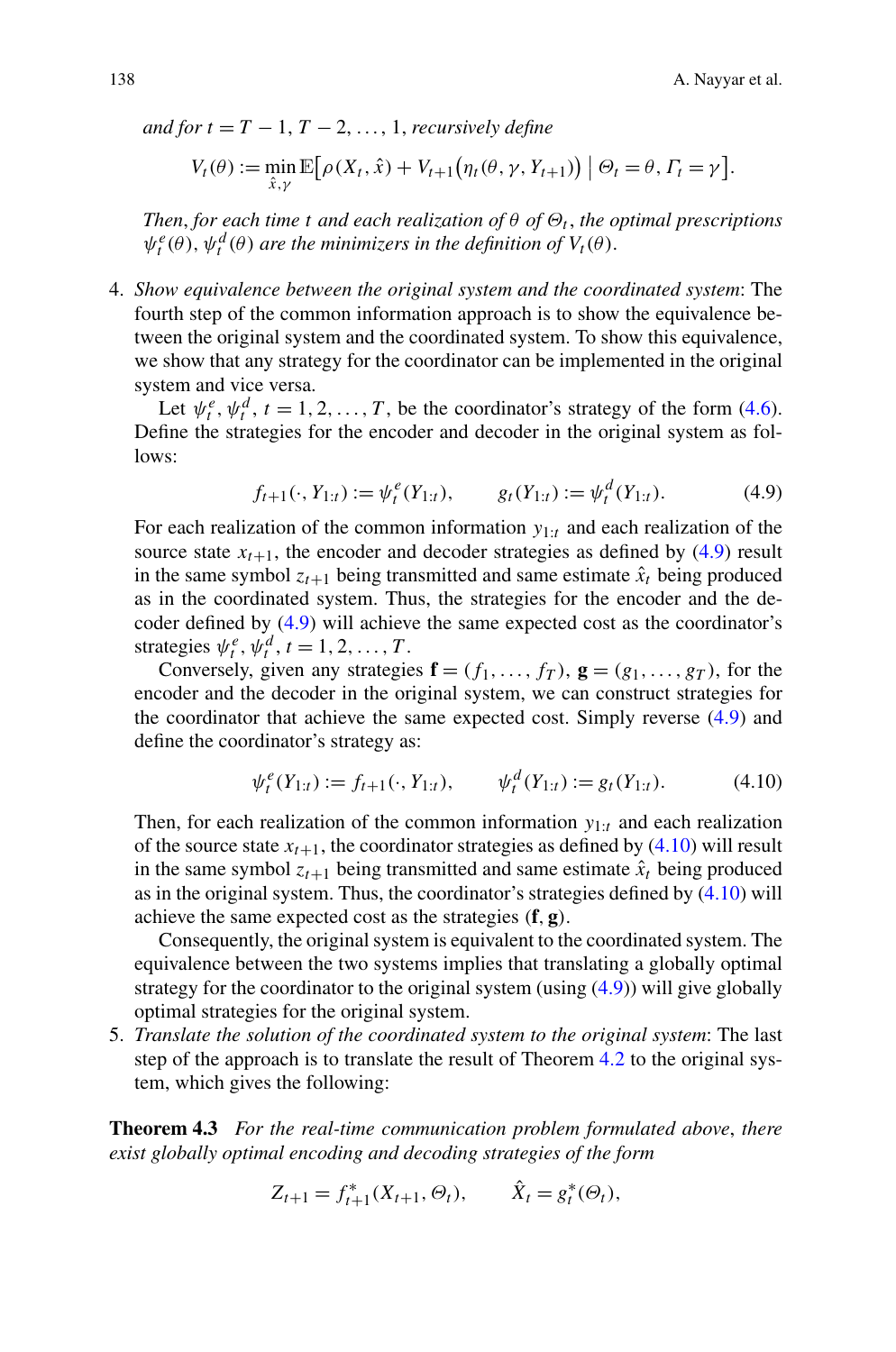<span id="page-16-0"></span>

*where*  $\Theta_t = \mathbb{P}^{f_{1:t}}(X_t|Y_{1:t})$  *and*  $\Theta_t$  *evolves according to* ([4.8\)](#page-14-2). *Furthermore, if* (ψe<sup>∗</sup> t , ψd<sup>∗</sup> t ) *is an optimal coordination strategy* (*i*.*e*., *the solution of dynamic program of Theorem* [4.2](#page-14-1)), *then the optimal encoding and decoding strategies are given by*

$$
f_{t+1}^*(\cdot, \Theta_t) = \psi_t^{e^*}(\Theta_t), \qquad g_t^*(\Theta_t) = \psi_t^{d^*}(\Theta_t).
$$

The result of Theorem [4.3](#page-15-2) is equivalent to the result of [\[37](#page-33-3), Theorem 2 and (4.4)].

### *4.4.2 Networked Control Systems*

In networked control systems, the controller relies on a communication network to gather information from the sensors at the plant and/or to send control actions to actuators at the plant. Communication related imperfections such as rate limited channels, delays and noise can affect the performance of the control system. A key question in such systems is whether the communication system and the control system can be jointly designed for improved performance. We consider a basic model of such a system where a sensor needs to communicate with the controller over a rate limited channel.

#### **4.4.2.1 Problem Description**

The structure of the problem above bears considerable similarity to the real-time communication problem formulated in Sect. [4.4.1](#page-11-1).

Consider the model of networked control system with communication over a rate-limited channel shown in Fig. [4.3](#page-16-0). A related problem was first considered in [\[36](#page-33-7)]. The state of the plant  $X_t \in \mathcal{X}, t = 1, 2, ..., T$  is a discrete-time, finite state controlled Markov chain that evolves according to the equation

$$
X_{t+1}=h_t(X_t,U_t,W_t),
$$

where  $U_t$  is the control action applied by the controller and  $W_t$  is the random noise. The sensor observes the state of the plant and sends a symbol  $Z_t \in \mathcal{Z}$  to the controller. We assume that  $\mathcal Z$  is finite; thus, the communication link between the sensor and the controller is a rate limited communication link. At the end of each time instant  $t$ , the controller selects a control action  $U_t$  that is applied to the system. The order of events at time instant t is the following: (i) the state  $X_t$  is generated, (ii) the sensor transmits  $Z_t$  over the channel, (iii) the controller generates  $U_t$ .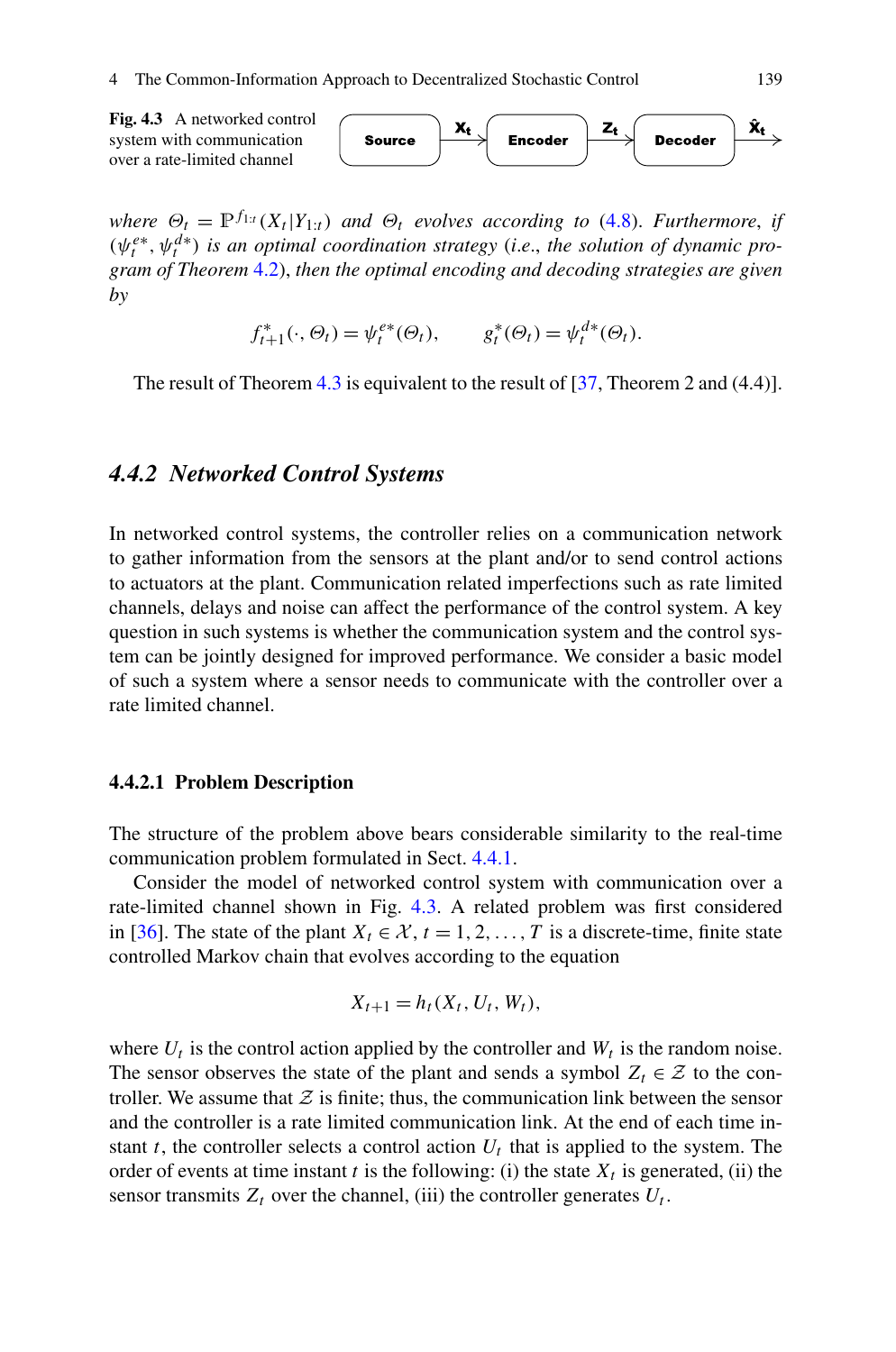The sensor selects the symbol to be transmitted  $Z_t$  according to

$$
Z_t = f_t(X_{1:t}, Z_{1:t-1}),
$$

the controller selects its action according to

$$
U_t = g_t(Z_{1:t}).
$$

At each time an instantaneous cost  $\ell(X_t, U_t)$  is incurred. The objective is to select  $f = (f_1, ..., f_T), g = (g_1, ..., g_T)$  so as to minimize

$$
J(\mathbf{f}, \mathbf{g}) := \mathbb{E}\Bigg[\sum_{t=1}^{T} \ell(X_t, U_t)\Bigg].
$$
 (4.11)

#### **4.4.2.2 Preliminary Result: Ignoring Irrelevant Information**

The structure of the problem above bears considerable similarity to the real-time communication problem formulated in Sect. [4.4.1](#page-11-1). As in that example, using a person-by-person approach, we can show that irrespective of the controller's strategy, there is no loss of performance in restricting attention to sensor strategies of the form

$$
Z_t = f_t(X_t, Z_{1:t-1}).
$$

This result is analogous to structural result of encoder's strategies in ([4.5](#page-13-0)) and is derived using similar arguments; see [[36\]](#page-33-7) for a proof of a similar result for a slightly different channel model.

#### **4.4.2.3 Applying the Common Information Approach**

We follow the five-step outline in Sect. [4.2.3](#page-8-1).

1. *Construct a coordinated system*: Between the time of reception of  $Z_t$  at the controller and the time of transmission of  $Z_{t+1}$  by the sensor, the information at the controller is  $I_t^c := \{Z_{1:t}\}\$ , and the information at the sensor is  $I_t^s := \{X_{t+1}, Z_{1:t}\}\$ . The common information is then defined as

$$
C_t = I_t^c \cap I_t^s = \{Z_{1:t}\}.
$$

The local information at the sensor is  $I_t^s \setminus C_t = X_{t+1}$  and the local information at the controller is  $I_t^c \setminus C_t = \emptyset$ .

The first step of the approach is to construct a coordinated system in which a coordinator observes the common information and selects the prescriptions for the sensor and the controller that map their respective local information to their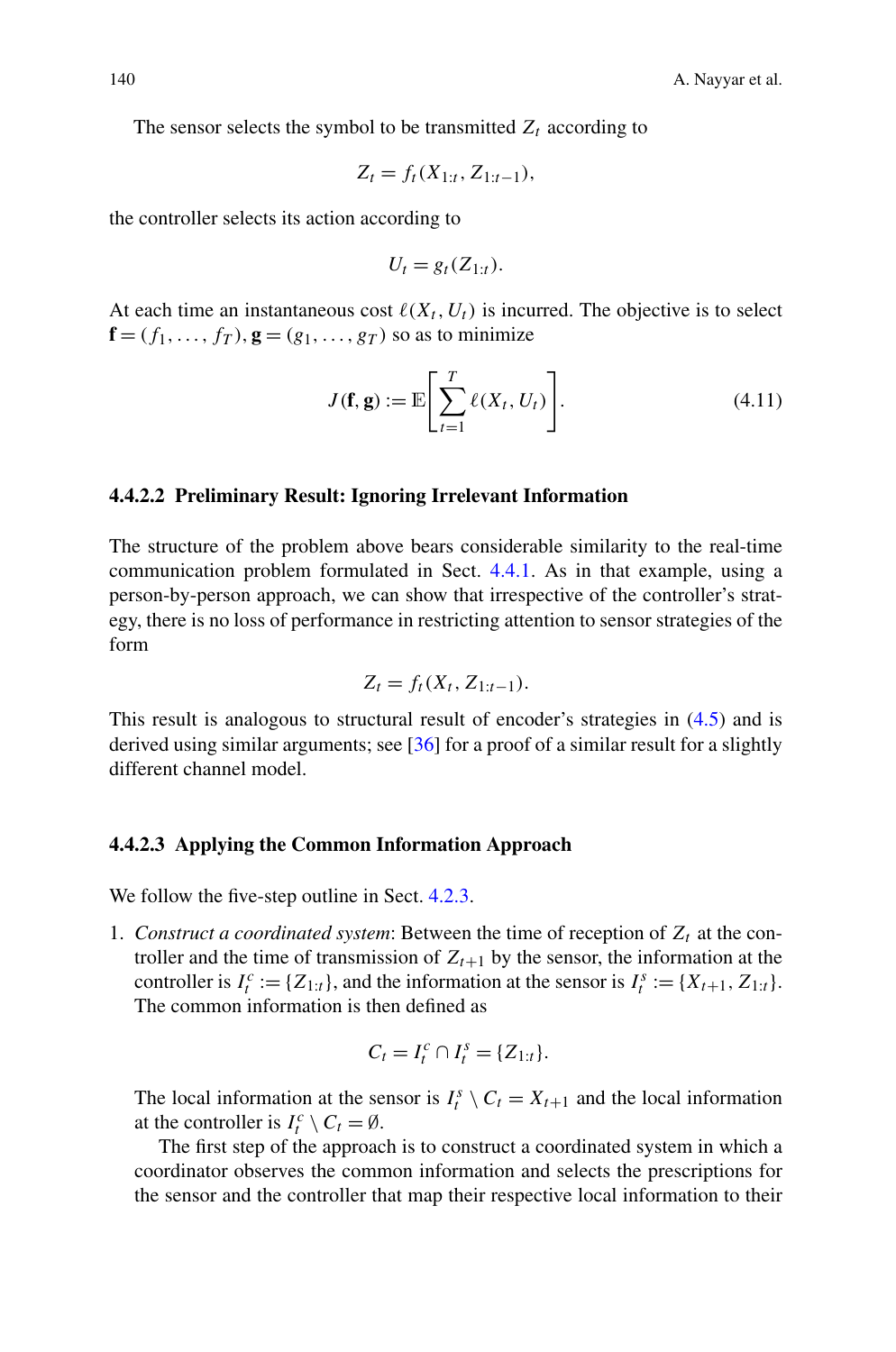#### 4 The Common-Information Approach to Decentralized Stochastic Control 141

decisions. Since the controller has no local information, the coordinator's prescription is simply a prescribed action  $U_t$  for the controller. The prescription for the sensor,  $\Gamma_t$ , is a mapping from  $\mathcal X$  to  $\mathcal Z$ . For each possible value of sensor's local information  $x_{t+1}$ , the prescription  $\Gamma_t$  prescribes a decision  $z_{t+1} = \Gamma_t(x_{t+1})$ . The coordinator selects its prescriptions according to a coordination strategy  $(\psi_1^s, \psi_1^c), \ldots, (\psi_T^s, \psi_T^c)$  so that

$$
\Gamma_t = \psi_t^s(Z_{1:t}), \qquad U_t = \psi_t^c(Z_{1:t}). \tag{4.12}
$$

For this coordinated system, the plant dynamics, the loss function and the problem objective are the same as in the original system.

2. *Formulate the coordinated system as a POMDP*: The second step of the approach is to formulate the decision problem for the coordinator as a POMDP. As in Sect. [4.4.1](#page-11-1), define the state, action, and observation processes for the POMDP as

$$
S_t := X_t, \qquad A_t := (\Gamma_t, U_t), \qquad O_t := Z_t.
$$

It is easy to verify that

$$
\mathbb{P}(S_{t+1}, O_{t+1} | S_{1:t}, O_{1:t}, A_{1:t}) = \mathbb{P}(S_{t+1}, O_{t+1} | S_t, A_t)
$$

and the instantaneous cost can be written as

$$
\ell(X_t, U_t) = \tilde{\ell}(S_t, A_t),
$$

<span id="page-18-0"></span>with a suitably defined  $\ell$ . Thus, the coordinator's decision problem can be viewed as an instance of the POMDP model of Sect. [4.3](#page-9-0).

3. *Solve the resultant POMDP*: The third step of the common information approach is to solve the resultant POMDP at the coordinated system. Using Theorem [4.1](#page-10-0) for the coordinated system, we get the following structural result and dynamic programming decomposition.

**Theorem 4.4** Let  $\Theta_t$  be the conditional probability distribution of the state  $X_t$  at *time* t given the coordinator's observations  $Z_{1:t}$  and actions  $\Gamma_{1:t-1}$ ,  $\hat{X}_{1:t-1}$ , *i.e.*,

$$
\Theta_t(x) = \mathbb{P}(X_t = x \mid Z_{1:t}, \Gamma_{1:t-1}, U_{1:t-1}), \quad x \in \mathcal{X}.
$$

*Then*,

(a) *The realization*  $\theta_t$  *of*  $\Theta_t$  *updates according to a nonlinear filtering equation,* 

$$
\theta_{t+1} = \eta_t(\theta_t, \gamma_t, u_t, z_{t+1}).
$$

(b) *There exists an optimal decision strategy of the form*

$$
\Gamma_t = \psi_t^s(\Theta_t), \qquad \hat{X}_t = \psi_t^c(\Theta_t).
$$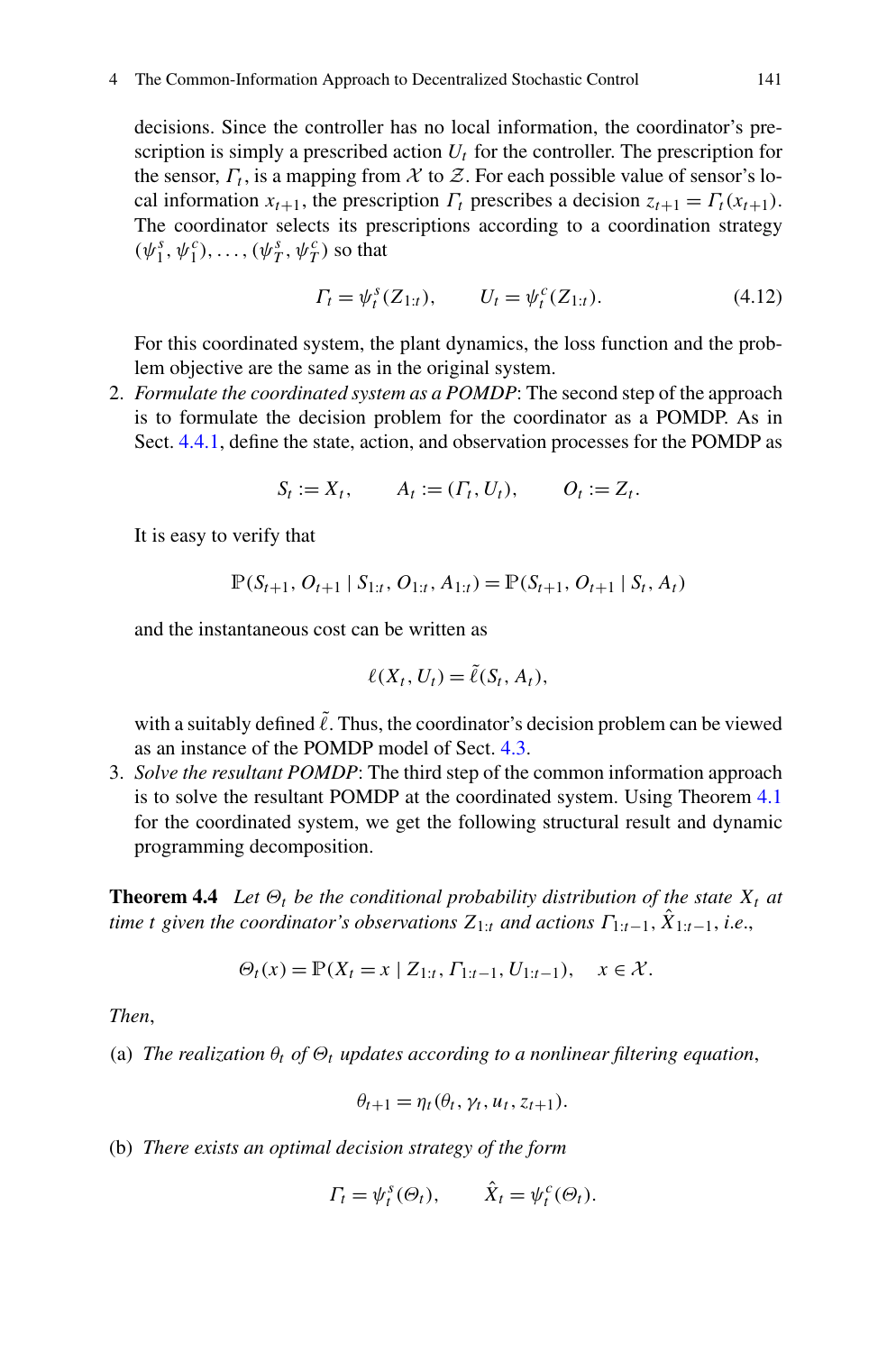*Furthermore*, *the following dynamic program determines such an optimal strategy*: *Define*

$$
V_T(\theta) := \min_{u} \mathbb{E} \big[ \ell(X_T, u) \mid \Theta_T = \theta \big],
$$

*and for*  $t = T - 1, T - 2, ..., 1$ , *recursively define* 

$$
V_t(\theta) := \min_{u,v} \mathbb{E}\big[\ell(X_t,u) + V_{t+1}\big(\eta_t(\theta,\gamma,Z_{t+1})\big) \mid \Theta_t = \theta, \Gamma_t = \gamma\big].
$$

*Then, for each time t and each realization of*  $\theta$  *of*  $\Theta_t$ *, the optimal prescriptions*  $(\psi_t^s(\theta), \psi_t^c(\theta))$  are the minimizers in the definition of  $V_t(\theta)$ .

- <span id="page-19-0"></span>4. *Show equivalence between the original system and the coordinated system*: The fourth step of the common information approach is to show the equivalence between the original system and the coordinated system. This equivalence follows from the same argument used in Sect. [4.4.1](#page-11-1). In particular, the optimal strategy for the coordinator can be translated to optimal strategies for the sensor and the controller in the original system.
- 5. *Translate the solution of the coordinated system to the original system*: The last step of the approach is to translate the result of Step 3 to the original system, which gives the following result.

**Theorem 4.5** *For the networked control problem formulated above*, *there exist globally optimal strategies for the sensor and the controller of the form*

$$
Z_{t+1} = f_{t+1}^*(X_{t+1}, \Theta_t), \qquad U_t = g_t^*(\Theta_t)
$$

where  $\Theta_t = \mathbb{P}^{f_{1:t}}(X_t | Z_{1:t})$ . *Furthermore*, *if*  $\psi_t^{s*}$ ,  $\psi_t^{c*}$  *is an optimal coordination strategy* (*i*.*e*., *a solution of the dynamic program of Theorem* [4.4](#page-18-0)), *then the optimal sensor and controller strategies are given by*

$$
f_{t+1}^*(\cdot, \Theta_t) = \psi_t^{s*}(\Theta_t), \qquad g_t^*(\Theta_t) = \psi_t^{c*}(\Theta_t).
$$

The result of Theorem [4.5](#page-19-0) is equivalent to the result of [\[36](#page-33-7), Theorem 3.2] when specialized to the above model.

### *4.4.3 Paging and Registration in Cellular Networks*

In cellular networks, the network needs to keep track of the location of a mobile station. This tracking may be done in two ways: the network may either page the mobile station, or the mobile station may register its location with the network. Both operations have an associated cost. The problem of finding optimal paging and registration strategies can be viewed as a team problem with the mobile station and the network operator as the decision-makers.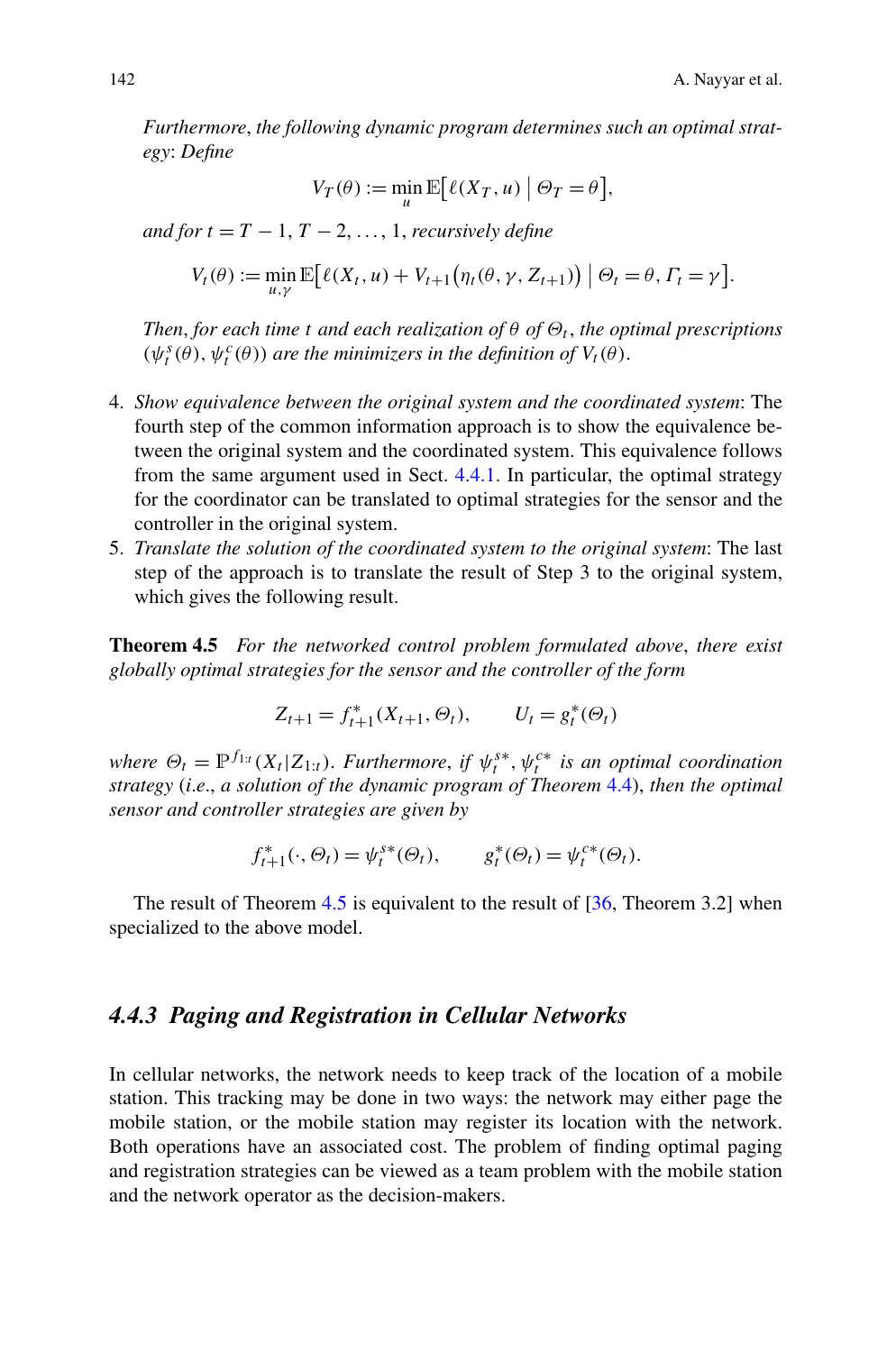#### **4.4.3.1 Problem Description**

Consider a cellular network consisting of one mobile station (MS) and one network operator (N). The mobile station's motion is described by a discrete-time, finite state Markov chain  $X_t \in \mathcal{X}, t = 1, 2, \ldots$ , with known transition probability matrix. Each state represent a cell of the cellular network. At each time instant  $t$ , the MS may or may not register with the network. The cost of registration is  $r$ . If the MS registers with the network at time  $t$ , the network learns its location  $X_t$ . At each time  $t$ , the network may receive an exogenous paging request to seek MS's location. The exogenous paging request is an i.i.d. binary process which is independent of the motion of MS. The probability of a paging request at any time  $t$  is  $p$ . If a paging request arrives, the network operator must decide an order in which the cells are to be searched in order to locate the MS. We assume that if the MS is present in the cell being searched, the network successfully finds it. Further, we assume that the time it takes to search one cell is negligible compared to the time step of MS's motion, so that the paging request is completed within one time step. The cost of paging depends on the number of cells that are searched before MS is located. This model was investigated in [\[5](#page-32-17)].

The order of events at time instant  $t$  is the following: (i) The MS moves to location  $X_t$  according to a probability distribution that depends on its previous location; (ii) A paging request arrives with probability  $p$ ; (iii) If a paging request arrives, the network operator must decide an order in which the cells are to be searched; (iv) If no paging request is made, the MS decides whether or not to register its location with the network.

Define a random variable  $Y_t$  as

$$
Y_t = \begin{cases} X_{t-1} & \text{if the network learns MS location either by a paging} \\ \text{request or by MS registration at time } t-1, \\ \varepsilon & \text{otherwise.} \end{cases}
$$

Let  $\sigma(\mathcal{X})$  denote the set of all permutations of the locations in  $\mathcal{X}$ . At the beginning of time *t*, if the network received a paging request, it selects  $U_t^N \in \sigma(\mathcal{X})$  according to

$$
U_t^{\mathbf{N}} = g_t(Y_{1:t}).
$$

If a paging request does not arrive, the MS makes a decision  $U_t^{\text{MS}} \in \{0, 1\}$  according to

$$
U_t^{\text{MS}} = f_t(X_{1:t}, Y_{1:t}),
$$

where  $U_t^{\text{MS}} = 1$  represents a decision to register and  $U_t^{\text{MS}} = 0$  represents a decision to not register with the network. The collection of functions  $\mathbf{f} := (f_1, f_2, \dots, f_T)$ and  $\mathbf{g} := (g_1, g_2, \dots, g_T)$  are the strategies of the MS and the network, respectively.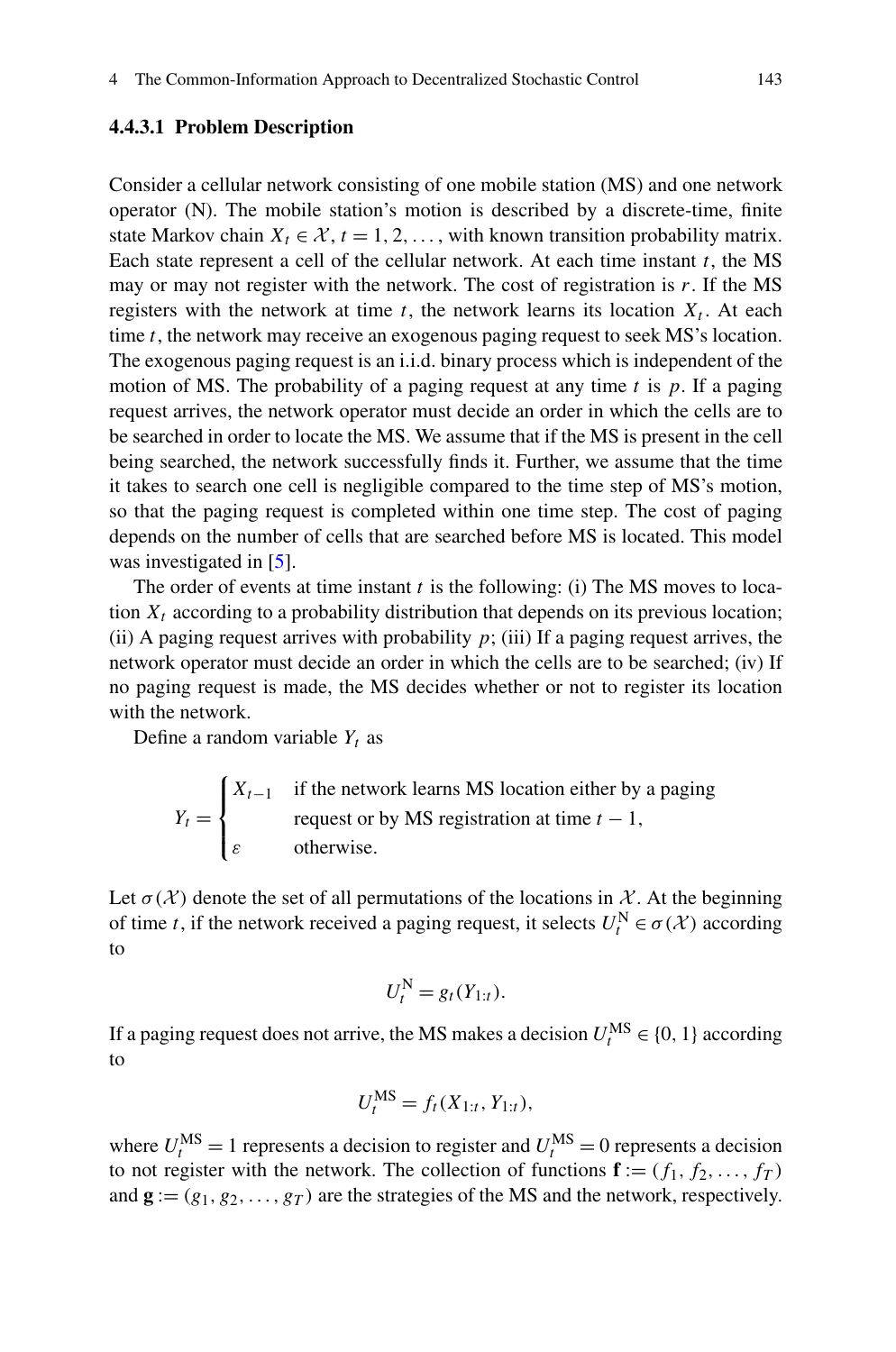The objective is to select **f**, **g** so as to minimize

$$
J(\mathbf{f}, \mathbf{g}) := \mathbb{E}\Bigg[\sum_{t=1}^{T} (1-p)rU_t^{\text{MS}} + pk\tau(X_t, U_t^{\text{N}})\Bigg],\tag{4.13}
$$

where  $p$  is the probability of paging request arrival,  $r$  is the cost of registration by MS, k is the cost of searching one cell,  $\tau(x, u^N)$  is the position of x in the permutation specified by  $u^N$  and, therefore,  $\tau(X_t, U_t^N)$  is the number of cells searched by the network before  $\overline{MS}$  is located at time  $t$ .

#### **4.4.3.2 Preliminary Result: Ignoring Irrelevant Information**

For the above example, we may use an argument similar to the argument based on the person-by-person approach used in Sect. [4.4.1](#page-11-1) to show that irrespective of the strategy of the network, there is no loss of performance in restricting attention to the strategies of the MS of the form

<span id="page-21-0"></span>
$$
U_t^{\text{MS}} = f_t(X_t, Y_{1:t}). \tag{4.14}
$$

This result is a consequence of the Markovian nature of the MS motion and the fact that a paging request is completed within one time step. After restricting attention to MS strategies of the form in  $(4.14)$ , we proceed with the common information approach.

#### **4.4.3.3 Applying the Common Information Approach**

We follow the five-step outline in Sect. [4.2.3](#page-8-1).

1. *Construct a coordinated system*: At the beginning of time t, the information at the network is  $I_t^N := \{Y_{1:t}\}\$ , and the information at the MS is  $I_t^{MS} := \{X_t, Y_{1:t}\}\$ . The common information at time  $t$  is

$$
C_t = I_t^N \cap I_t^{MS} = \{Y_{1:t}\}.
$$

The local information at the network is  $I_t^N \setminus C_t = \emptyset$  and the local information at the MS is  $I_t^{\text{MS}} \setminus C_t = X_t$ .

The first step of the approach is to construct a coordinated system in which a coordinator observes the common information and selects the prescriptions for the network and the MS. Since the network has no local information, the coordinator's prescription is simply a prescribed order  $U_t^N$  in which to search the cells if a paging request arrives. The prescription  $\Gamma_t$  for the MS is a mapping from  $X$  to {0, 1}. If a paging request does not arrive, the prescription  $\Gamma_t$ prescribes a registration decision  $u_t^{\text{MS}} = \Gamma_t(x_t)$  for each possible value of MS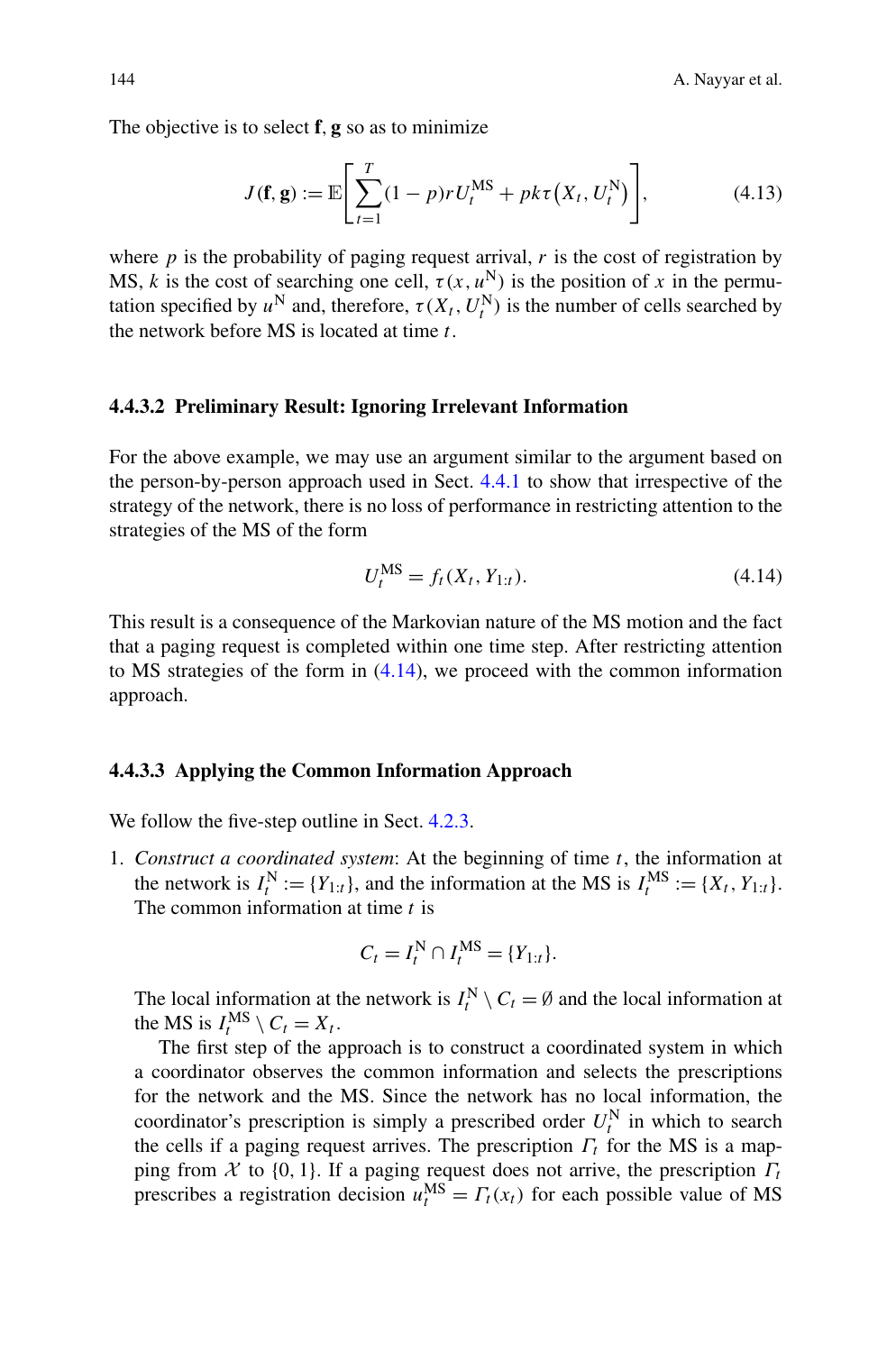location  $x_t$ . The coordinator selects its prescriptions according to a coordination strategy  $(\psi_1^{\text{MS}}, \psi_1^{\text{N}}), \dots, (\psi_T^{\text{MS}}, \psi_T^{\text{N}})$  so that

$$
\Gamma_t = \psi_t^{\text{MS}}(Y_{1:t}), \qquad U_t^{\text{N}} = \psi_t^{\text{N}}(Y_{1:t}).
$$

For this coordinated system, the MS motion dynamics, the cost function and the problem objective are the same as in the original system.

2. *Formulate the coordinated system as a POMDP*: The second step of the approach is to formulate the decision problem for the coordinator as a POMDP. In order to do so, we define the state, action and observation processes of the POMDP as:

$$
S_t := X_t, \qquad A_t = (F_t, U_t^N), \qquad O_t := Y_t.
$$

It is easy to verify that

$$
\mathbb{P}(S_{t+1}, O_{t+1} | S_{1:t}, O_{1:t}, A_{1:t}) = \mathbb{P}(S_{t+1}, O_{t+1} | S_t, A_t)
$$

<span id="page-22-0"></span>and that the instantaneous cost  $(1 - p)rU_t^{MS} + pk\tau(X_t, U_t^{N})$  can be written as a function of  $S_t$  and  $A_t$ . Thus, the coordinator's decision problem can be viewed as an instance of the POMDP model of Sect. [4.3](#page-9-0).

3. *Solve the resultant POMDP*: The third step of the common information approach is to solve the resultant POMDP at the coordinated system. Using Theorem [4.1](#page-10-0) for the coordinated system, we get the following structural result and dynamic programming decomposition.

**Theorem 4.6** Let  $\Theta_t$  be the conditional probability distribution of the state  $X_t$  at *time t* given the coordinator's observations  $Y_{1:t}$  and actions  $\Gamma_{1:t-1}$ , *i.e.*,

$$
\Theta_t(x) := \mathbb{P}(X_t = x \mid Y_{1:t}, \Gamma_{1:t-1}), \quad x \in \mathcal{X}.
$$

*Then*,

(a) *The realization*  $\theta_t$  *of*  $\Theta_t$  *updates according to a nonlinear filtering equation,* 

$$
\theta_{t+1} = \eta_t(\theta_t, \gamma_t, y_{t+1}).
$$

(b) *There exists an optimal decision strategy of the form*

$$
\Gamma_t = \psi_t^{\text{MS}}(\Theta_t), \qquad U_t^{\text{N}} = \psi_t^{\text{N}}(\Theta_t).
$$

*Furthermore*, *the following dynamic program determines such an optimal strategy*: *Define*

$$
V_T(\theta) := \min_{\gamma, u^N} \mathbb{E} \left[ (1 - p)r \Gamma_T(X_T) + p k \tau \left( X_T, U_T^N \right) \, \middle| \, \Theta_T = \theta,
$$
  

$$
\Gamma_T = \gamma, U_T^n = u^N \right],
$$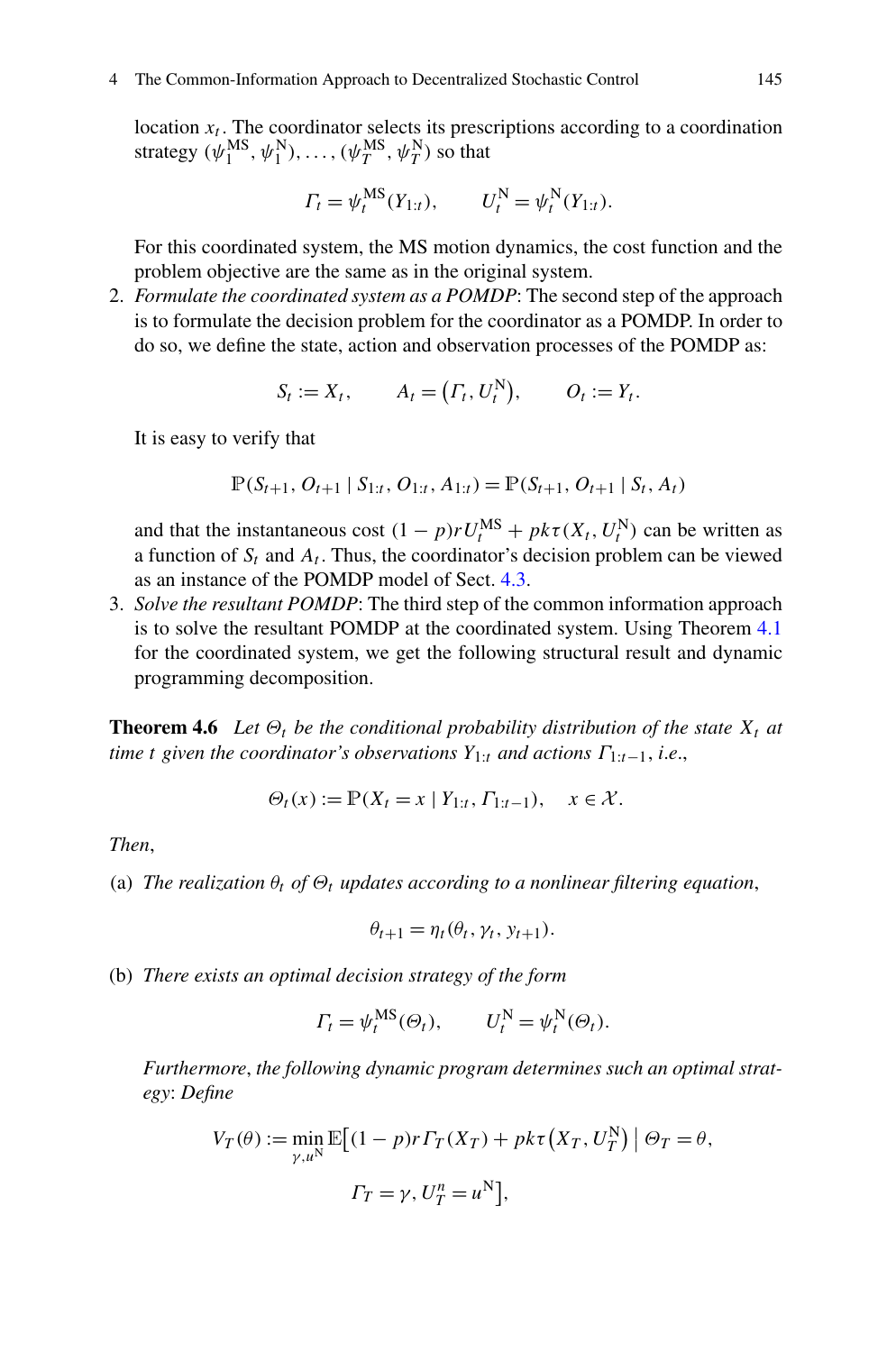*and for*  $t = T - 1, T - 2, ..., 1$ , *recursively define* 

$$
V_t(\theta) := \min_{\gamma, u^N} \mathbb{E} \Big[ (1 - p)r \Gamma_t(X_t) + pk \tau \Big(X_t, U_t^N\Big) + V_{t+1} \Big(\eta_t(\theta, \gamma, Y_{t+1})\Big) \Big| \Theta_t = \theta, \Gamma_t = \gamma, U_t^N = u^N \Big].
$$

*Then, for each time t and each realization of*  $\theta$  *of*  $\Theta_t$ *, the optimal prescriptions*  $(\psi_t^{\text{MS}}(\theta), \psi_t^{\text{N}}(\theta))$  are the minimizers in the definition of  $V_t(\theta)$ .

- <span id="page-23-0"></span>4. *Show equivalence between the original system and the coordinated system*: The fourth step of the common information approach is to show the equivalence between the original system and the coordinated system. This equivalence follows from the same argument used in Sect. [4.4.1](#page-11-1). In particular, the optimal strategy for the coordinator can be translated to optimal strategies for the MS and the network in the original system.
- 5. *Translate the solution of the coordinated system to the original system*: The last step of the approach is to translate the result of Step 3 to the original system, which gives the following result.

**Theorem 4.7** *For the paging and registration problem formulated above*, *there exist globally optimal strategies of the form*

$$
U_t^{\mathbf{N}} = g_t^*(\Theta_t), \qquad U_t^{\mathbf{MS}} = f_t^*(X_t, \Theta_t),
$$

where  $\Theta_t = \mathbb{P}^{f_{1:t}}(X_t|Y_{1:t})$ . *Furthermore*, *if*  $(\psi_t^{\text{MS}*}, \psi_t^{\text{N}*})$  *is an optimal coordination strategy* (*i*.*e*., *the solution of dynamic program of Theorem* [4.6\)](#page-22-0), *then the optimal paging and registration strategies* (**f** ∗ , **g** ∗ ) *are given by*

$$
f_t^*(\cdot, \Theta_t) = \psi_t^{\text{MS}*}(\Theta_t), \qquad g_t^*(\Theta_t) = \psi_t^{\text{N}*}(\Theta_t).
$$

The result of Theorem [4.7](#page-23-0) is equivalent to the result of [\[5](#page-32-17), Sect. III-C]. The dynamic program was using in [\[5\]](#page-32-17) to identify further structural properties of the optimal paging and registration strategies when the motion of the MS follows a symmetric random walk.

### *4.4.4 Multiaccess Broadcast Systems*

In a multiaccess broadcast system, multiple users communicate to a common receiver over a broadcast medium. If more than one user transmits at a time, the transmissions "collide" and the receiver cannot decode the packets due to interference. Such systems can be viewed as team problems in which all users must cooperate to maximize system throughput. In this section, we consider a specific variation of a two-user multiaccess broadcast system.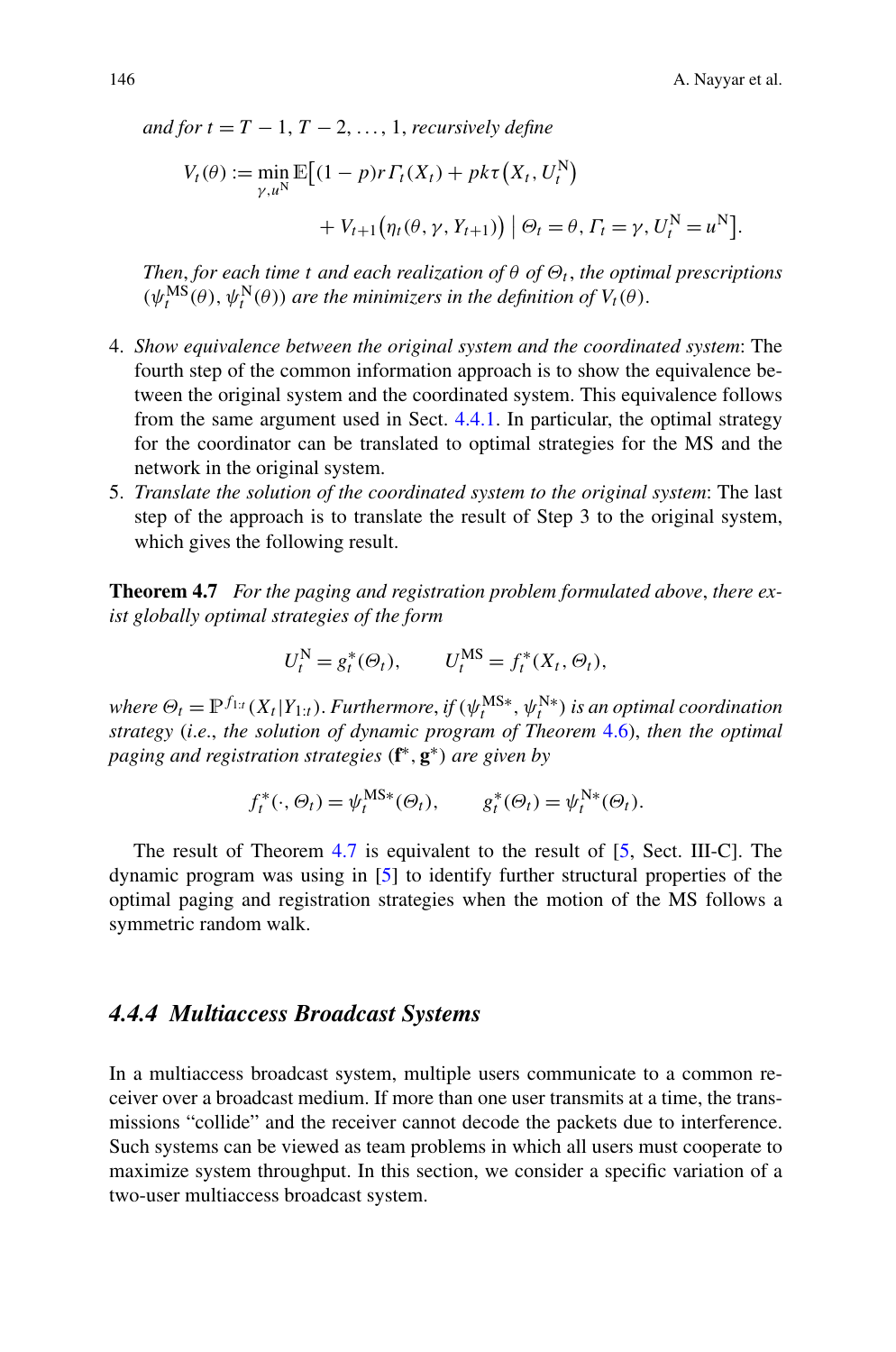#### **4.4.4.1 Problem Description**

Consider a two-user multiaccess broadcast system. At time t,  $W_t^i \in \{0, 1\}$  packets arrive at each user according to independent Bernoulli processes with  $P(W_t^i = 1)$  $p^i$ ,  $i = 1, 2$ . Each user may store only  $X_t^i \in \{0, 1\}$  packets in a buffer. If a packet arrives when the user-buffer is full, the packet is dropped.

Both users may transmit  $U_t^i \in \{0, 1\}$  packets over a shared broadcast medium. If only one user transmits at a time, the transmission is successful and the transmitted packet is removed from the queue. If both users transmit simultaneously, packets "collide" and remain in the queue. Thus, the state update for user 1 is given by

$$
X_{t+1}^1 = \max(X_t^1 - U_t^1 \cdot (1 - U_t^2) + W_t^1, 1).
$$

The state update rule for user 2 is symmetric dual of the above.

Due to the broadcast nature of the communication medium, each user knows the control action of the other user after one-step delay. Thus, each user chooses a transmission decision as

$$
U_t = g_t^i(X_{1:t}^i, \mathbf{U}_{1:t-1})
$$

where  $U_t = (U_t^1, U_t^2)$ . A user can transmit only if it has a packet, thus only actions  $U_t^i \leq X_t^i$  are feasible.

Instead of costs, it is more natural to work with rewards in this example. The objective is to maximize throughput, or the number of successful packet transmissions. Thus, the per unit reward is  $r(\mathbf{X}, \mathbf{U}) = U^1 \oplus U^2$ , where  $\oplus$  means binary XOR. The objective is to maximize

$$
J(\mathbf{g}) = \mathbb{E}\left[\sum_{t=1}^{T} U_t^1 \oplus U_t^2\right]
$$

which corresponds to the total throughput.

When the arrival rates at both users are the same  $(p^1 = p^2)$ , the above model corresponds to the two-user multiaccess broadcast system considered in [[6,](#page-32-18) [12,](#page-32-14) [14,](#page-32-15) [21\]](#page-32-19). Slight variations of the above model were considered in [[25,](#page-33-16) [32\]](#page-33-17).

#### **4.4.4.2 Preliminary Result: Ignoring Irrelevant Information**

As suggested in Sect. [4.2.2](#page-5-0), we may use the person-by-person approach to identify and ignore irrelevant information at the decision makers before applying the common information approach. For the above example, a person-by-person approach was used in [[12\]](#page-32-14) to show that there is no loss of performance in restricting attention to the transmission strategies of the form

<span id="page-24-0"></span>
$$
U_t^i = g_t^i(X_t^i, \mathbf{U}_{1:t-1}).
$$
\n(4.15)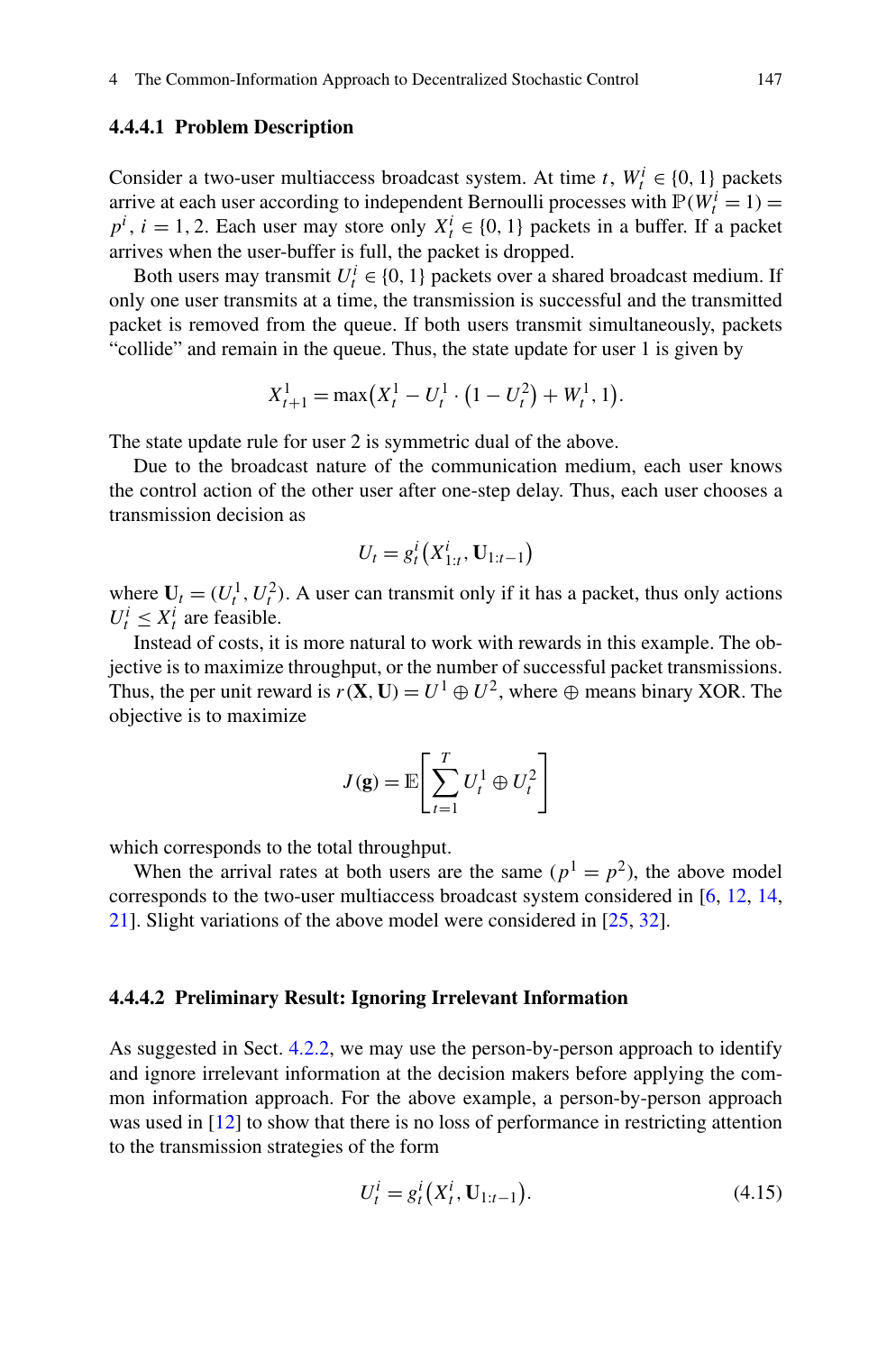This result is a consequence of the fact that irrespective of the transmission strategies, the processes  $\{X_t^1\}$  and  $\{X_t^2\}$  are conditionally independent given  $\mathbf{U}_{1:t-1}$ . After restricting attention to transmission strategies of the form [\(4.15\)](#page-24-0), we proceed with the common information approach.

#### **4.4.4.3 Applying the Common Information Approach**

We follow the five-step outline in Sect. [4.2.3](#page-8-1).

1. *Construct a coordinated system*: At the beginning of time t, the information at user *i* is  $I_t^i = \{X_t^i, \mathbf{U}_{1:t-1}\}$ . Thus, the common information at time *t* is

$$
C_t = I_t^1 \cap I_t^2 = \{ \mathbf{U}_{1:t-1} \}.
$$

The local information at user *i* is  $I_t^i \setminus C_t = X_t^i$ .

The first step of the common information approach is to construct a coordinated system in which a coordinator observes the common information and selects the prescriptions that map each user's local information to its actions. The prescription  $\Gamma_t^i$  for user i is a mapping from  $\mathcal{X}^i$  to  $\mathcal{U}^i$ . For each realization  $x_t^i$ of the local information, the prescription  $\Gamma_t^i$  prescribes a decision  $u_t^i = \Gamma_t^i(x_t^i)$ . Since,  $\Gamma_t^i(0) = 0$ , the prescription  $\Gamma_t^i$  is completely specified by  $\Gamma_t^i(1)$ , which we denote by  $Y_t \in \{0, 1\}$ . Then, the control action is  $U_t^i = X_t^i Y_t^i$ . The coordinator selects its prescriptions according to a coordination strategy  $(\psi_1, \dots \psi_T)$ , so that

$$
(Y_t^1, Y_t^2) = \psi_t(\mathbf{U}_{1:t-1}).
$$

For this coordinated system, the queue dynamics, the reward function, and the problem objective are the same as the original system.

2. *Formulate the coordinated system as a POMDP*: The second step of the approach is to formulate the decision problem for the coordinator as a POMDP. Define the state, action, and observation processes for the POMDP as

$$
S_t := (X_t^1, X_t^2), \qquad A_t := (Y_t^1, Y_t^2), \qquad O_t := (U_{t-1}^1, U_{t-1}^2).
$$

It is easy to verify that

$$
\mathbb{P}(S_{t+1}, O_{t+1} | S_{1:t}, O_{1:t}, A_{1:t}) = \mathbb{P}(S_{t+1}, O_{t+1} | S_t, A_t)
$$

and the instantaneous reward function can be written as

$$
r(X_t, U_t) = U_t^1 \oplus U_t^2 = X^1 Y^1 \oplus X^2 Y^2 =: \tilde{r}(S_t, A_t).
$$

Thus, the coordinator's decision problem can be viewed as an instance of the POMDP model of Sect. [4.3.](#page-9-0)

3. *Solve the resultant POMDP*: The third step of the common information approach is to solve the resultant POMDP at the coordinated system. Using Theorem [4.1](#page-10-0) for the coordinated system, we get the following structural result and dynamic programming decomposition.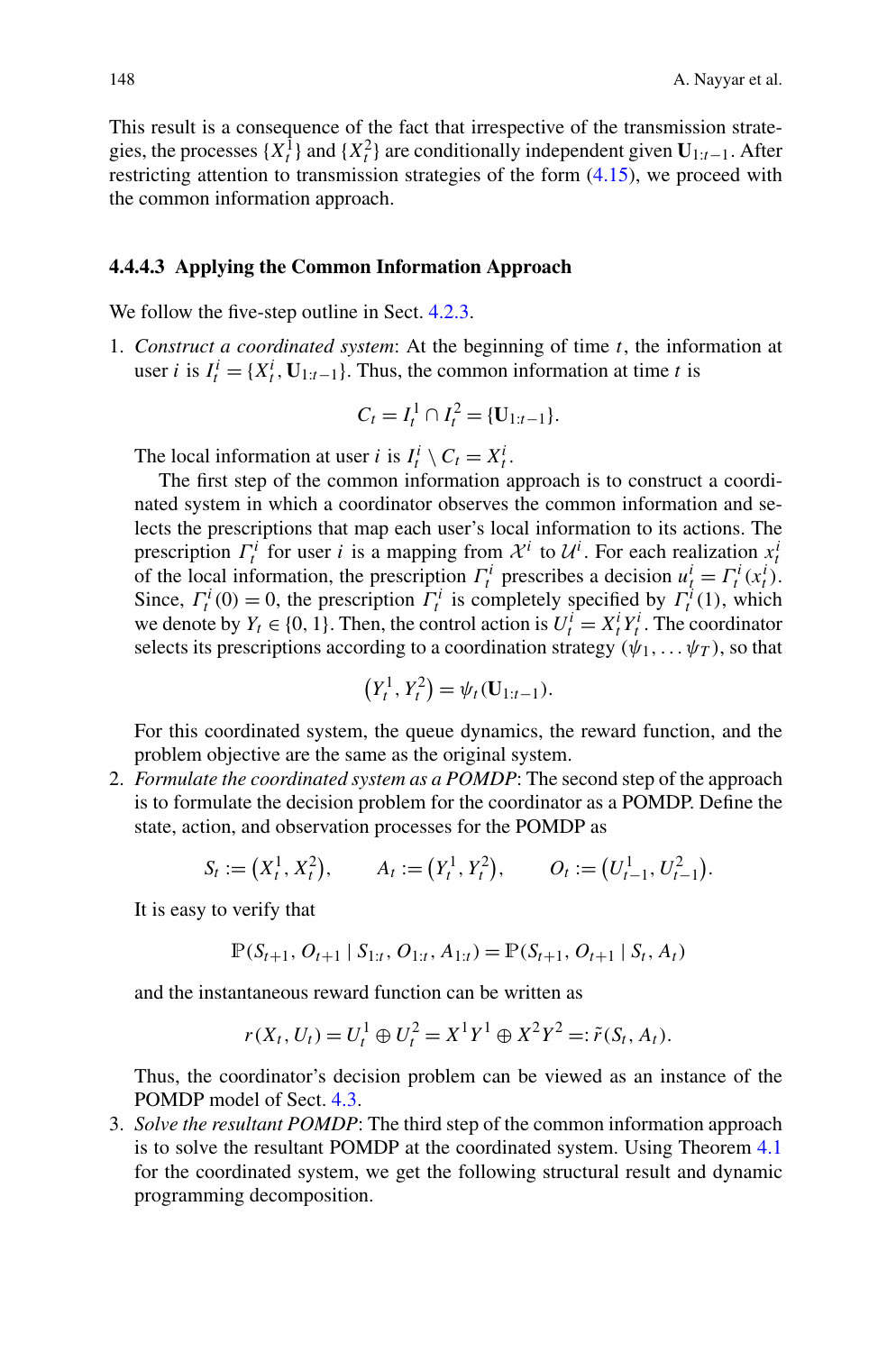<span id="page-26-0"></span>**Theorem 4.8** Let  $\Theta_t$  be the conditional probability distribution of the state  $X_t =$  $(X_t^1, X_t^2)$  given the coordinator's observations  $\mathbf{U}_{1:t-1}$  and actions  $\mathbf{Y}_{1:t-1}$ , *i.e.*,

$$
\Theta_t(\mathbf{x}) = \mathbb{P}(\mathbf{X}_t = \mathbf{x} \mid \mathbf{U}_{1:t-1}, \mathbf{Y}_{1:t-1}).
$$

*Then*,

(a) *The realization*  $\theta_t$  *of*  $\Theta_t$  *updates according to a nonlinear filtering equation,* 

$$
\theta_{t+1} = \eta_t(\theta_t, y_t^1, y_t^2, u_t^1, u_t^2).
$$

(b) *There exists an optimal decision strategy of the form*

$$
(Y_t^1, Y_t^2) = \psi_t(\Theta_t).
$$

*Furthermore*, *the following dynamic program determines such an optimal strategy*: *Define*

$$
V_T(\theta) := \min_{(y^1, y^2)} \mathbb{E}[X_T^1 y^1 \oplus X_T^2 y^2 | \Theta_T = \theta],
$$

*and for*  $t = T - 1, T - 2, ..., 1$ , *recursively define* 

$$
V_t(\theta) := \min_{(y^1, y^2)} \mathbb{E}\big[X_t^1 y^1 \oplus X_t^2 y^2 + V_{t+1}(\psi_t(\theta, y^1, y^2, X_t^1 y^1, X_t^2 y^2) \mid \Theta_t = \theta\big]
$$

*Then, for each time t and each realization*  $\theta$  *of*  $\Theta_t$ *, the optimal prescription*  $\psi_t(\theta)$  *is the minimizer in the definition of*  $V_t(\theta)$ .

- <span id="page-26-1"></span>4. *Show equivalence between the original system and the coordinated system*: The fourth step of the common information approach is to show the equivalence between the original system and the coordinated system. This equivalence follows from the same argument used in Sect. [4.4.1](#page-11-1). In particular, the optimal strategy for the coordinator can be translated to optimal transmission strategies in the original system.
- 5. *Translate the solution of the coordinated system to the original system*: The last step of the approach is to translate the result of Step 3 to the original system, which gives the following result.

**Theorem 4.9** *For the two-user multiaccess broadcast system formulated above*, *there exists optimal transmission strategies of the form*

$$
U_t^i = X_t^i \cdot \psi_t^i(\Theta_t)
$$

*where*  $\Theta_t = \mathbb{P}^{\psi_{1:t}}(\mathbf{X}_t | \mathbf{U}_{1:t-1})$ . *Furthermore*, *an optimal*  $\psi_t^* = (\psi^{*,1}, \psi^{*,2})$  *is given by the solution of the dynamic program in Theorem* [4.8](#page-26-0).

The result of Theorem [4.9](#page-26-1) is equivalent to the result of  $[12,$  $[12,$  Proposition 14]. The dynamic program (extended to infinite horizon average reward setup) was used in [\[12](#page-32-14)] to explicitly characterize the optimal transmission strategies when  $p_1 = p_2$ .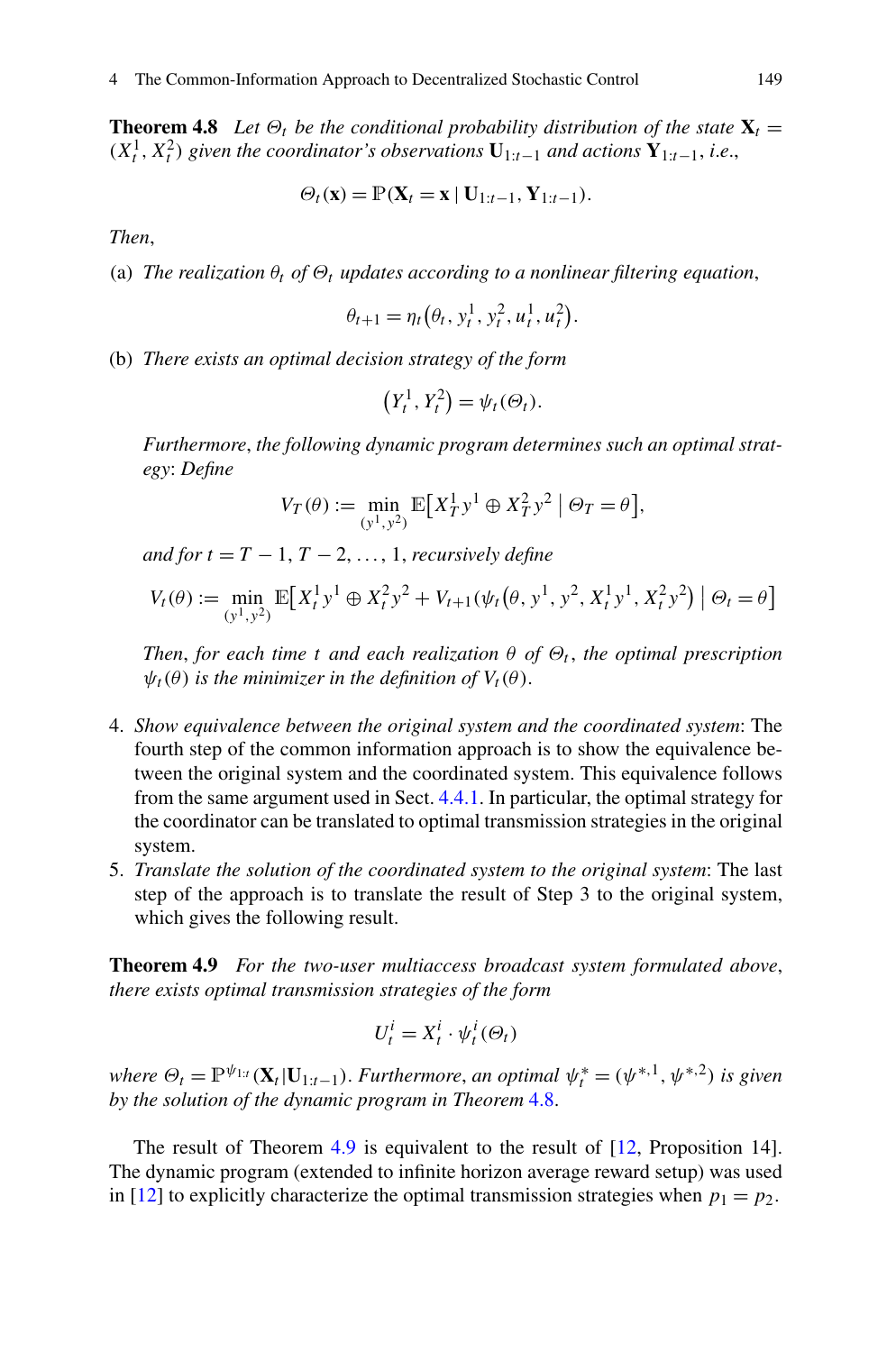## <span id="page-27-0"></span>**4.5 Application to Delayed Sharing Information Structures**

In this section, we present the result of  $[19]$ , in which we use the common information approach to solve a long standing open problem associated with delayed sharing information structures.

In a decentralized control system with delayed sharing information structure, the controllers sharing their observations and control actions with each other after a fixed delay. The delayed sharing information structure is a link between classical information structure, which may be viewed as a degenerate decentralized control system in which controllers instantaneous sharing their observations and control actions, and a completely decentralized information structure, where there is no "lateral" sharing of information.

This information structure was proposed by Witsenhausen in a seminal paper [\[39](#page-33-14)] where he conjectured the structure of the globally optimal control strategies. Later Varaiya and Walrand [[32\]](#page-33-17) showed that Witsenhausen's assertion is true when the delay in the sharing of information is one (called one-step delayed sharing), but false for larger sharing delay; see [[19\]](#page-32-12) for a more detailed history of the problem.

#### *4.5.1 Problem Description*

The delayed-sharing information structure consists of  $n$  controllers. Let  $X_t$  denote the state of the system,  $Y_t^i$  denote the observations of controller *i*, and  $U_t^i$  denote the control action of controller i. The system evolves according to

$$
X_{t+1} = f_t^i\left(X_t, \mathbf{U}_t, W_t^0\right)
$$

where  $U_t = (U_t^1, \dots, U_t^n)$  and  $\{W_t^0\}_{t=1}^T$  is an i.i.d. noise process that is independent of the initial state  $X_1$ . The observations of the controllers are given by

$$
Y_t^i = h_t^i(X_t, W_t^i), \quad i = 1, \ldots, n
$$

where  ${W_i^i}_{i=1}^T$ ,  $i = 1, \ldots, n$ , are i.i.d. noise process that are independent of each other and also independent of  $\{W_t^0\}_{t=1}^T$  and  $X_1$ .

The controllers share their observations and control actions with each other after a k-step delay. Thus, the control actions are selected as follows:

$$
U_t^i = g_t^i(\mathbf{Y}_{1:t-k}, \mathbf{U}_{1:t-k}, Y_{t-k+1:t}^i, U_{t-k+1:t-1}^i)
$$

where  $\mathbf{Y}_t = (Y_t^1, \dots, Y_t^n)$ .

The instantaneous loss function is given by  $\ell(X_t, U_t)$ .

For simplicity, assume that all system variables are finite valued and  $X_t$ ,  $Y_t^i$ ,  $U_t^i$ ,  $W_t^i$  take values in time-homogeneous finite sets  $\mathcal{X}, \mathcal{Y}^i, \mathcal{U}^i$ , and  $\mathcal{W}^i$ , respectively.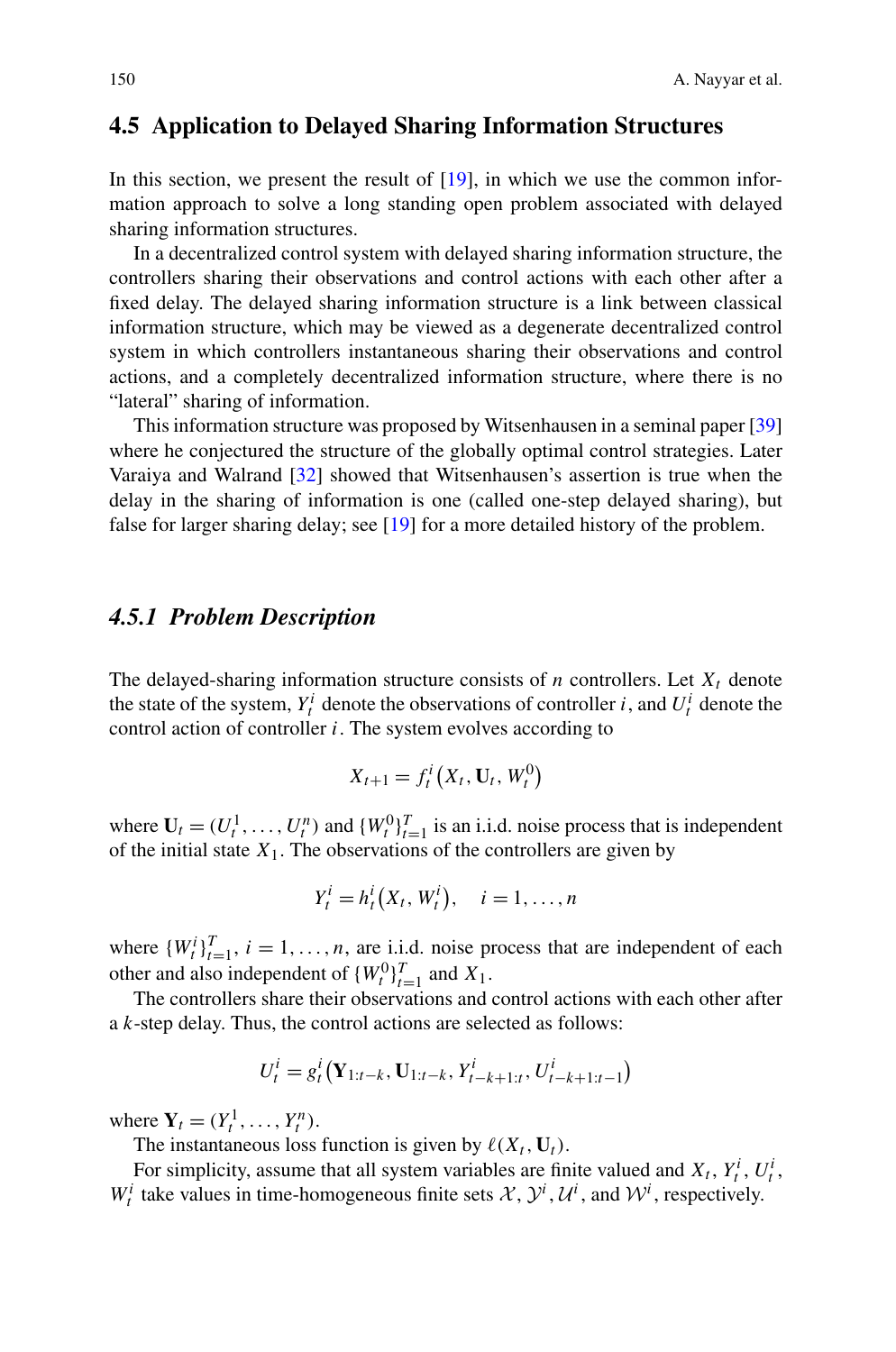The objective is to choose control strategies  $\mathbf{g}^{1:n}$  where  $\mathbf{g}^i = (g_1^i, \dots, g_T^i)$ , to minimize the expected total loss

$$
J(\mathbf{g}^{1:n}) = \mathbb{E}^{(\mathbf{g}^{1:n})} \left[ \sum_{t=1}^T \ell(X_t, \mathbf{U}_t) \right].
$$

### *4.5.2 Applying the Common Information Approach*

1. *Construct a coordinated system*: The first step of the approach is to construct the coordinated system. At the beginning of time  $t$ , the information at controller  $i$  is

$$
I_t^i = (\mathbf{Y}_{1:t-k}, \mathbf{U}_{1:t-k}, Y_{t-k+1:t}, U_{t-k+1:t-1}^i).
$$

Thus, the common information at all controllers is

$$
C_t = \bigcap_{i=1}^n I_t^i = (\mathbf{Y}_{1:t-k}, \mathbf{U}_{1:t-k})
$$

and the local information at controller *i* is  $L_t^i = (Y_{t-k+1:t}^i, U_{t-k+1:t-1}^i)$ .

Consider a coordinated system where the coordinator observes the common information and selects prescriptions  $(\Gamma_t^1, \ldots, \Gamma_t^n)$  for the controllers where  $\Gamma_t^i$ maps the local information  $L_t^i$  to control action  $U_t^i$ , i.e., for each possible value  $l_t^i$  of the local information  $L_t^i$ , the prescription  $\Gamma_t^i$  prescribes a control action  $u_t^i = \Gamma_t^i(l_t^i)$ . For convenience, define  $Z_t = (\mathbf{Y}_{t-k}, \mathbf{U}_{t-k})$  so that  $C_t = Z_{1:t}$ . The coordinator selects its prescriptions according to a coordination law  $\psi_t$  so that

$$
(\Gamma_t^1, \ldots, \Gamma_t^n) = \psi_t(C_t) = \psi_t(Z_{1:t}).
$$

For this coordinated system, the source dynamics, the loss function, and the problem objective are the same as the original problem.

2. *Formulate the coordinated system as a POMDP*: The second step of the approach is to formulate the coordinated system as a POMDP. In order to do so, define the state, observation, and action processes of the POMDP as

$$
S_t = (X_t, L_t),
$$
  $O_t = Z_t,$   $A_t = (\Gamma_t^1, ..., \Gamma_t^n).$ 

It is easy to verify that

$$
\mathbb{P}(S_{t+1}, O_{t+1} | S_{1:t}, A_{1:t}) = \mathbb{P}(S_{t+1}, O_{t+1} | S_t, A_t)
$$

and that the instantaneous loss  $\ell(X_t, \mathbf{U}_t) = \tilde{\ell}(S_t, A_t)$  for an appropriately defined  $\ell$ . Hence, the decision problem at the coordinator is a POMDP.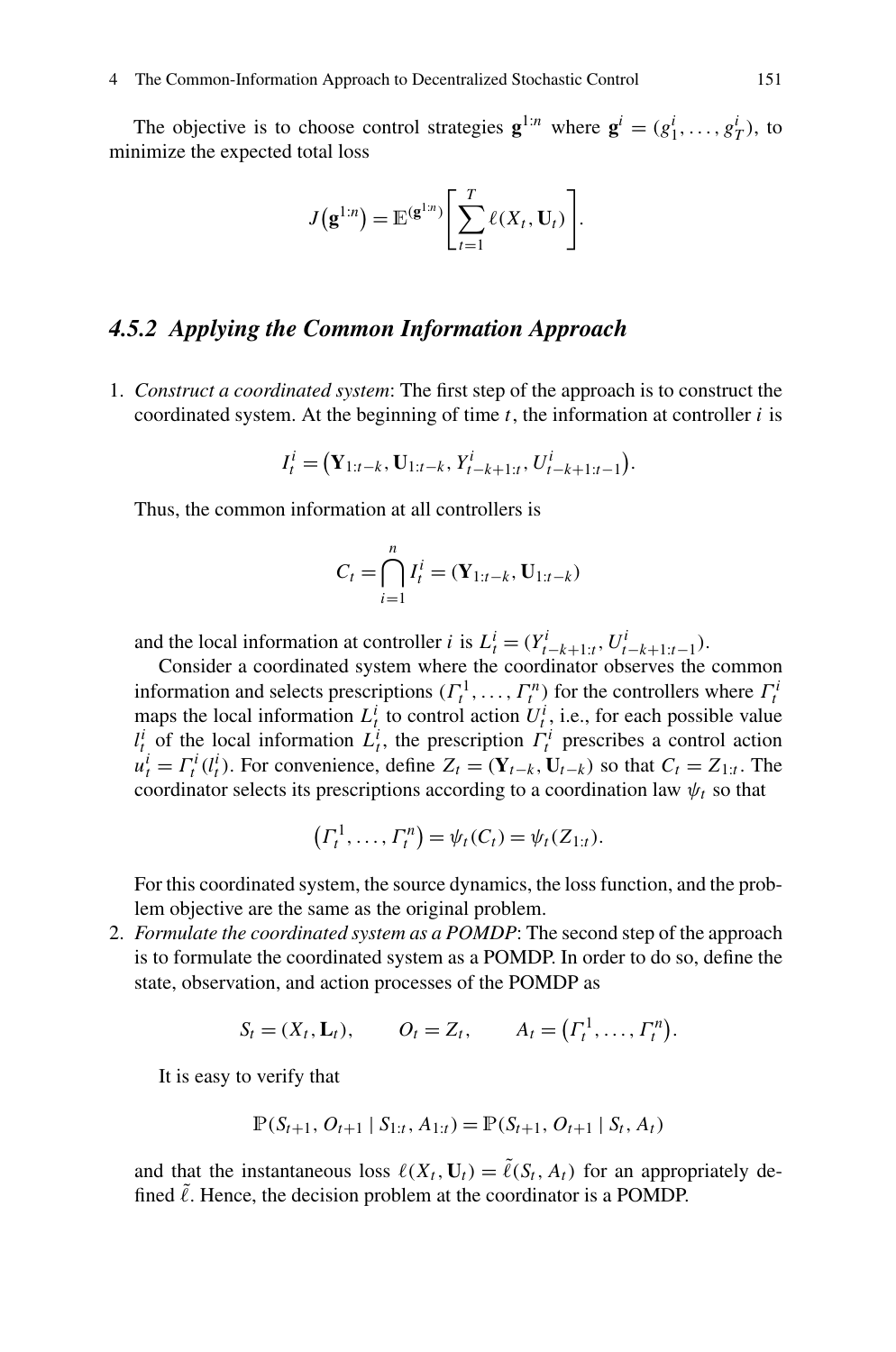<span id="page-29-0"></span>3. *Solve the resultant POMDP*: The third step of the common information approach is to solve the resultant POMDP at the coordinated system. Using Theorem [4.1](#page-10-0) for coordinated system defined above, we get the following structural result and dynamic programming decomposition.

**Theorem 4.10** Let  $\Theta_t$  be the conditional probability distribution of the state  $S_t$ given the coordinator's history of observations  $C_t$  and actions  $(\Gamma^1_{1:t-1}, \ldots, \Gamma^n_{1:t-1}),$ *i.e., for any realization* s of  $S_t$ 

$$
\Theta_t(s) = \mathbb{P}\big(S_t = s \mid C_t, \Gamma^1_{1:t-1}, \ldots, \Gamma^n_{1:t-1}\big).
$$

*Then*,

(a) *The realization*  $\theta_t$  *of*  $\Theta_t$  *updates according to a nonlinear filtering equation,* 

$$
\theta_{t+1} = \eta_t(\theta_t, z_{t+1}, \gamma_t^1, \ldots, \gamma_t^n)
$$

*where*  $z_{t+1} = (\mathbf{y}_{t-k+1}, \mathbf{u}_{t-k+1}).$ 

(b) *There exists an optimal coordination strategy of the form*

$$
\left(\Gamma_t^1,\ldots,\Gamma_t^n\right)=\psi_t(\Theta_t).
$$

*Furthermore*, *the following dynamic program determines such an optimal strategy* (*recall that*  $U_t^i = \Gamma_t^i(L_t^i)$ ): *Define* 

$$
V_T(\theta) = \min_{(\gamma_T^1, \dots, \gamma_T^n)} \mathbb{E}\big[\ell(X_T, \mathbf{U}_T) \mid \Theta_T = \theta, \Gamma_T^1 = \gamma_T^1, \dots, \Gamma_T^n = \gamma_T^n\big]
$$

*and for*  $t = T - 1, T - 2, ..., 1$ , *recursively define* 

$$
V_t(\theta) = \min_{(\gamma_t^1, ..., \gamma_t^n)} \mathbb{E} \big[ \ell(X_t, \mathbf{U}_t) + V_{t+1} \big( \eta_t \big( \theta, Z_{t+1}, \gamma_t^1, ..., \gamma_t^n \big) \big) \, \big| \, \Theta_t = \theta,
$$
  

$$
\Gamma_t^1 = \gamma_t^1, ..., \Gamma_t^n = \gamma_t^n \big].
$$
 (4.16)

*Then, for each time t and each realization*  $\theta$  *to*  $\Theta_t$ *, the optimal prescription*  $(\gamma_t^1, \ldots, \gamma_t^n)$  is the minimizer in the definition of  $V_t(\theta)$ .

- 4. *Show equivalence between the original system and the coordinated system*: The fourth step of the common information approach is to show the equivalence between the original system and the coordinated system. This equivalence follows from the same argument used in Sect. [4.4.](#page-11-0) As a consequence, we can translate an optimal coordination strategy for the coordinated system to an optimal control strategy for the original system.
- 5. *Translate the solution of the coordinated system to the original system*: The last step of the approach is to translate the results of Step 3 to the original system, which gives the following result.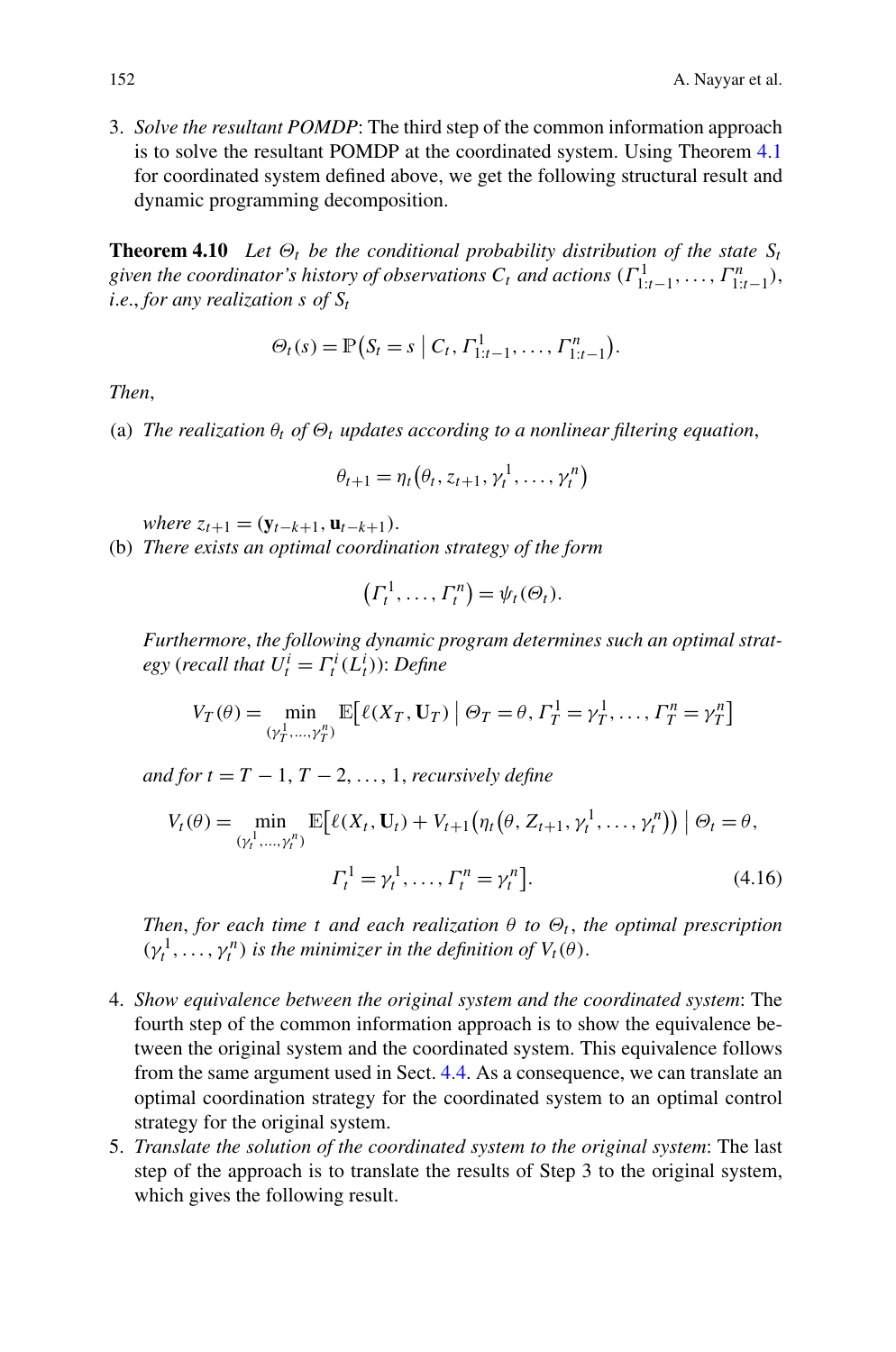**Theorem 4.11** *For the delayed sharing information structure*, *there exists optimal control strategies of the form*

$$
U_t^i = g_t^i(L_t^i, \Theta_t)
$$

<span id="page-30-0"></span>where  $\Theta_t = \mathbb{P}(X_t, L_t \mid C_t)$ . *Furthermore, if*  $\psi^*$  *is the optimal coordination strategy* (*i*.*e*., *the solution to the dynamic program of Theorem* [4.10\)](#page-29-0), *and* ψ <sup>∗</sup>,i *denote its* i*th component, then the optimal control strategy*  $\mathbf{g}_{1:T}^*$  *is given by* 

$$
g_t^{*,i}(\cdot,\theta) = \psi_t^{*,i}(\theta).
$$

### **4.6 Conclusion**

In centralized stochastic control, the controller's belief on the current state of the system plays a fundamental role for predicting future costs. If the control strategy for the future is fixed as a function of future beliefs, then the current belief is a sufficient statistic for future costs under any choice of current action. Hence, the optimal action at any time  $t$  is only a function of the controller's belief on the system state at time  $t$ . In decentralized problems, where there are many controllers with different information interacting with each other, the controllers' belief on the system state and their predictions of future costs are not expected to be consistent. Furthermore, since the costs depend both on system state as well as other controllers' actions, any controller's prediction of future costs must involve a belief on system state along with a prediction of other controllers' actions. The above discussion describes the difficulties that arise if one attempts to use a controller's belief on the system state for decision-making in decentralized systems.

The common information approach attempts to address the above difficulties based on two key observations: (i) Beliefs based on common information are consistent among all controllers and can serve as a consistent sufficient statistic. (ii) Even though controllers cannot accurately predict each other's control actions, for any realization of common information they can know the exact mapping used by each controller to map its local information to its control actions. These observations motivate the creation of a coordinated system with a fictitious coordinator which observes only the common information, forms its beliefs based on the common information, selects prescriptions (described in Sects. [4.4](#page-11-0) and [4.5](#page-27-0)) and has the same objective as the original decentralized stochastic control problem. If the system model is such that the data available at the coordinator—the common information—is increasing with time, then the decision problem at the coordinator is a centralized stochastic control problem. This centralized problem is equivalent to the original decentralized stochastic control problem. This equivalence allows the use of results obtained from centralized stochastic control theory to obtain: (i) qualitative properties of optimal strategies for the controllers in the original decentralized stochastic control problem, and (ii) a dynamic program for determining optimal strategies for all controllers. The fictitious coordinator is invented purely for conceptual clarity.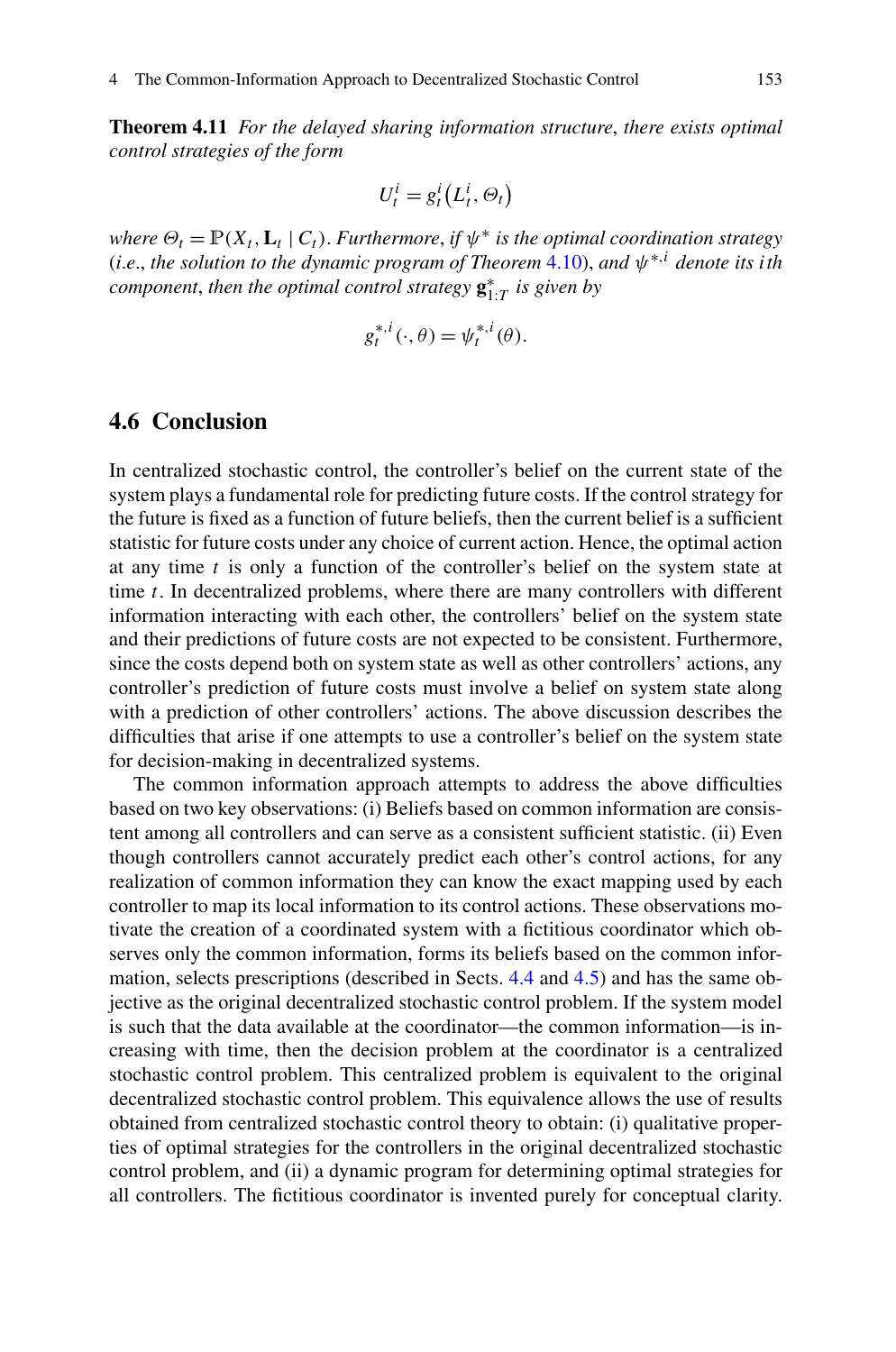It is important to realize that the coordinator's problem can be solved by each controller in the original system. Thus, the presence of the coordinator is not necessary. Nevertheless, its presence allows one to look at the original optimization problem from the view point of a "higher level authority" and simultaneously determine how each controller maps its local information to its action for the given realization of common information.

A key assumption in the common information approach is that common information is increasing with time. This assumption ensures that the coordinator has perfect recall and connects the coordinator's problem with centralized stochastic control and POMDPs. The connection between the coordinator's problem and POMDPs can be used for computational purposes as well. The dynamic program obtained for the coordinator is essentially similar to that for POMDPs. In particular, just as in POMDPs, the value-functions can be shown to be piecewise linear and concave function of the coordinator's belief. This characterization of value functions is utilized to find computationally efficient algorithms for POMDPs. Such algorithmic solutions to general POMDPs are well-studied and can be employed here. We refer the reader to [\[45](#page-33-18)] and references therein for a review of algorithms to solve POMDPs.

This chapter illustrates how common information approach can be used to solve decentralized stochastic control/decision-making problems that arise in control, communication and queueing systems and to resolve a long-standing theoretical problem on the structure of optimal control strategies in delayed sharing information structures.

As is the case for the designer's approach discussed in Sect. [4.1](#page-0-0), the common information approach may be combined with the person-by-person approach as follows. First, use the person-by-person approach to identify qualitative properties of globally optimal strategies (e.g., identifying irrelevant information at controllers). Then, use the common information approach to further refine the qualitative properties and determine globally optimal strategies with those properties. In fact, all the examples of Sect. [4.4](#page-11-0) used such a combined approach.

In this chapter, and in  $[20]$  $[20]$ , it is assumed that the system has a partial history sharing information structure in which: (i) part of the past data (observations and control actions) of each controller is commonly available to all controllers; and (ii) all controllers have perfect recall of this commonly available data. Although this particular information structure makes it easier to describe the common information approach, it is not necessary for the approach to work. In particular, the common information approach applies to all sequential decision making problems (see [[15\]](#page-32-16) for a complete exposition).

**Acknowledgements** A. Mahajan's work was partially supported by Natural Sciences and Engineering Research Council of Canada (NSERC) Discovery Grant RGPIN 402753-11 and D. Teneketzis's work was partially supported by National Science Foundation (NSF) Grant CCF-1111061 and by NASA through the grant NNX12A054G.

This research was supported by LCCC—Linnaeus Grant VR 2007-8646, Swedish Research Council.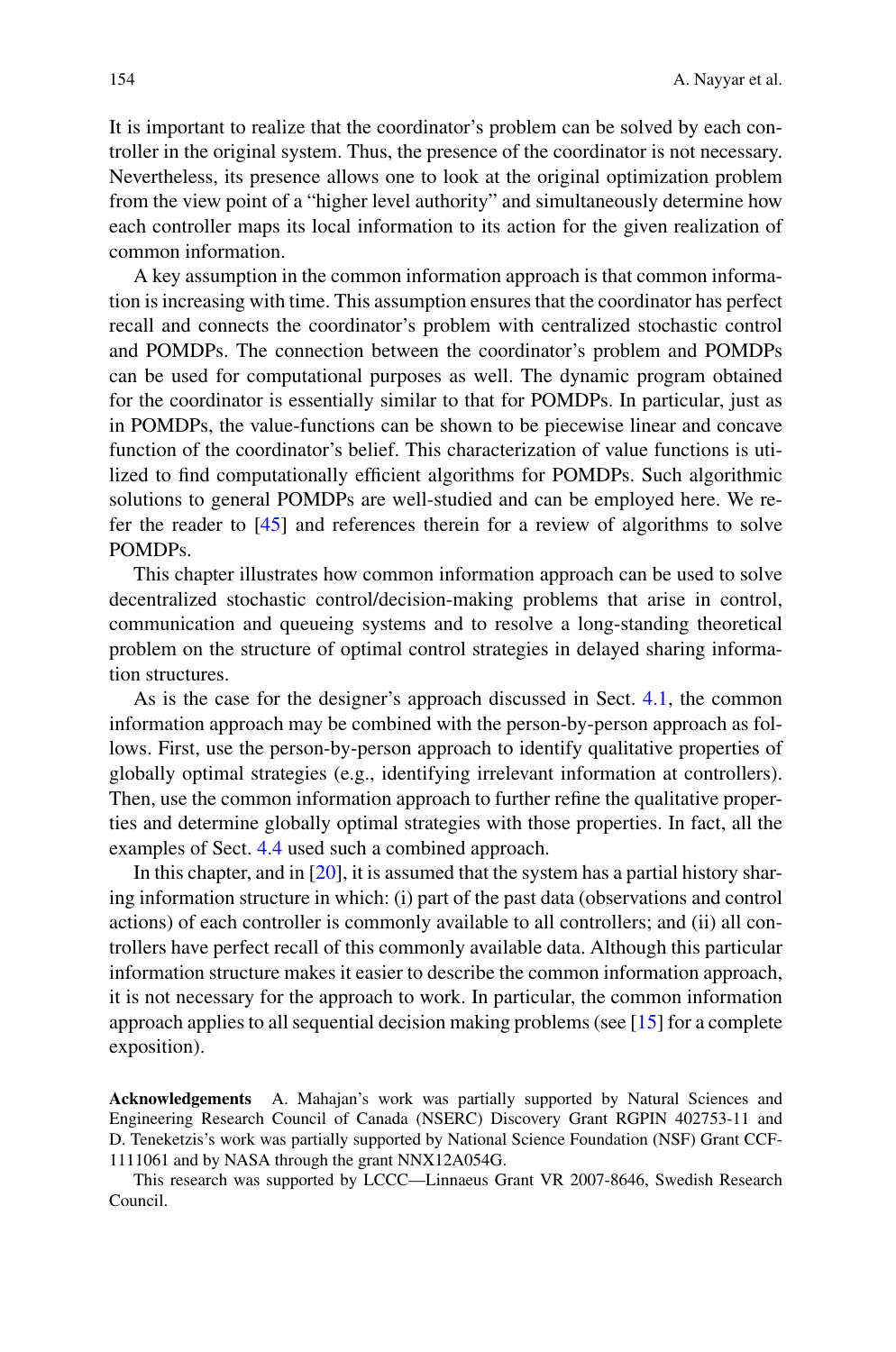## <span id="page-32-13"></span><span id="page-32-11"></span><span id="page-32-10"></span><span id="page-32-6"></span>**References**

- <span id="page-32-17"></span>1. Aicardi, M., Davoli, F., Minciardi, R.: Decentralized optimal control of Markov chains with a common past information set. IEEE Trans. Autom. Control **32**(11), 1028–1031 (1987)
- <span id="page-32-18"></span>2. Bamieh, B., Voulgaris, P.: A convex characterization of distributed control problems in spatially invariant systems with communication constraints. Syst. Control Lett. **54**(6), 575–583 (2005)
- <span id="page-32-7"></span><span id="page-32-5"></span>3. Bismut, J.M.: An example of interaction between information and control: the transparency of a game. IEEE Trans. Autom. Control **18**(5), 518–522 (1972)
- <span id="page-32-1"></span>4. Gattami, A.: Control and estimation problems under partially nested information pattern. In: Proceedings of 48th IEEE Conference on Decision and Control, pp. 5415–5419 (2009)
- <span id="page-32-8"></span>5. Hajek, B., Mitzel, K., Yang, S.: Paging and registration in cellular networks: jointly optimal policies and an iterative algorithm. IEEE Trans. Inf. Theory **64**, 608–622 (2008)
- <span id="page-32-9"></span>6. Hluchyj, M.G., Gallager, R.G.: Multiaccess of a slotted channel by finitely many users. In: Proceedings of National Telecommunication Conference, pp. D.4.2.1–D.4.2.7 (1981)
- 7. Ho, Y.C.: Team decision theory and information structures. Proc. IEEE **68**(6), 644–654 (1980)
- <span id="page-32-14"></span>8. Ho, Y.C., Chu, K.C.: Team decision theory and information structures in optimal control problems—Part I. IEEE Trans. Autom. Control **17**(1), 15–22 (1972)
- 9. Kaspi, Y., Merhav, N.: Structure theorem for real-time variable-rate lossy source encoders and memory-limited decoders with side information. In: Proceedings of the IEEE Symposium on Information Theory, Austin, TX (2010)
- <span id="page-32-2"></span>10. Kim, J., Lall, S.: A unifying condition for separable two player optimal control problems. In: Proceedings of 50th IEEE Conference on Decision and Control (2011)
- <span id="page-32-15"></span>11. Lessard, L., Lall, S.: A state-space solution to the two-player decentralized optimal control problem. In: Proceedings of 49th Annual Allerton Conference on Communication, Control and Computing (2011)
- <span id="page-32-16"></span>12. Mahajan, A.: Optimal decentralized control of coupled subsystems with control sharing. In: Proc. 50th IEEE Conf. Decision and Control and European Control Conf. (CDC-ECC), Orlando, FL, pp. 5726–5731 (2011)
- <span id="page-32-3"></span>13. Mahajan, A., Teneketzis, D.: On the design of globally optimal communication strategies for real-time noisy communication systems with noisy feedback. IEEE J. Sel. Areas Commun. **26**(4), 580–595 (2008)
- <span id="page-32-4"></span>14. Mahajan, A., Nayyar, A., Teneketzis, D.: Identifying tractable decentralized control problems on the basis of information structure. In: Proc. 46th Annual Allerton Conf. Communication, Control, and Computing, Monticello, IL, pp. 1440–1449 (2008)
- <span id="page-32-12"></span>15. Nayyar, A.: Sequential decision making in decentralized systems. Ph.D. thesis, University of Michigan, Ann Arbor, MI (2011)
- <span id="page-32-0"></span>16. Nayyar, A., Teneketzis, D.: On jointly optimal real-time encoding and decoding strategies in multiterminal communication systems. In: Proceedings of 47th IEEE Conference of Decision and Control (2008)
- <span id="page-32-19"></span>17. Nayyar, A., Teneketzis, D.: Decentralized detection with signaling. In: Proceeding of the Workshop on the Mathematical Theory of Networks and Systems (MTNS) (2010)
- 18. Nayyar, A., Teneketzis, D.: Sequential problems in decentralized detection with communication. IEEE Trans. Inf. Theory **57**(8), 5410–5435 (2011)
- 19. Nayyar, A., Mahajan, A., Teneketzis, D.: Optimal control strategies in delayed sharing information structures. IEEE Trans. Autom. Control **56**(7), 1606–1620 (2011)
- 20. Nayyar, A., Mahajan, A., Teneketzis, D.: Decentralized stochastic control with partial history sharing information structures: a common information approach. IEEE Trans. Autom. Control **58**(7), 1644–1658 (2013)
- 21. Ooi, J.M., Wornell, G.W.: Decentralized control of a multiple access broadcast channel: performance bounds. In: Proceedings of the 35th IEEE Conference on Decision and Control, Kobe, Japan, pp. 293–298 (1996)